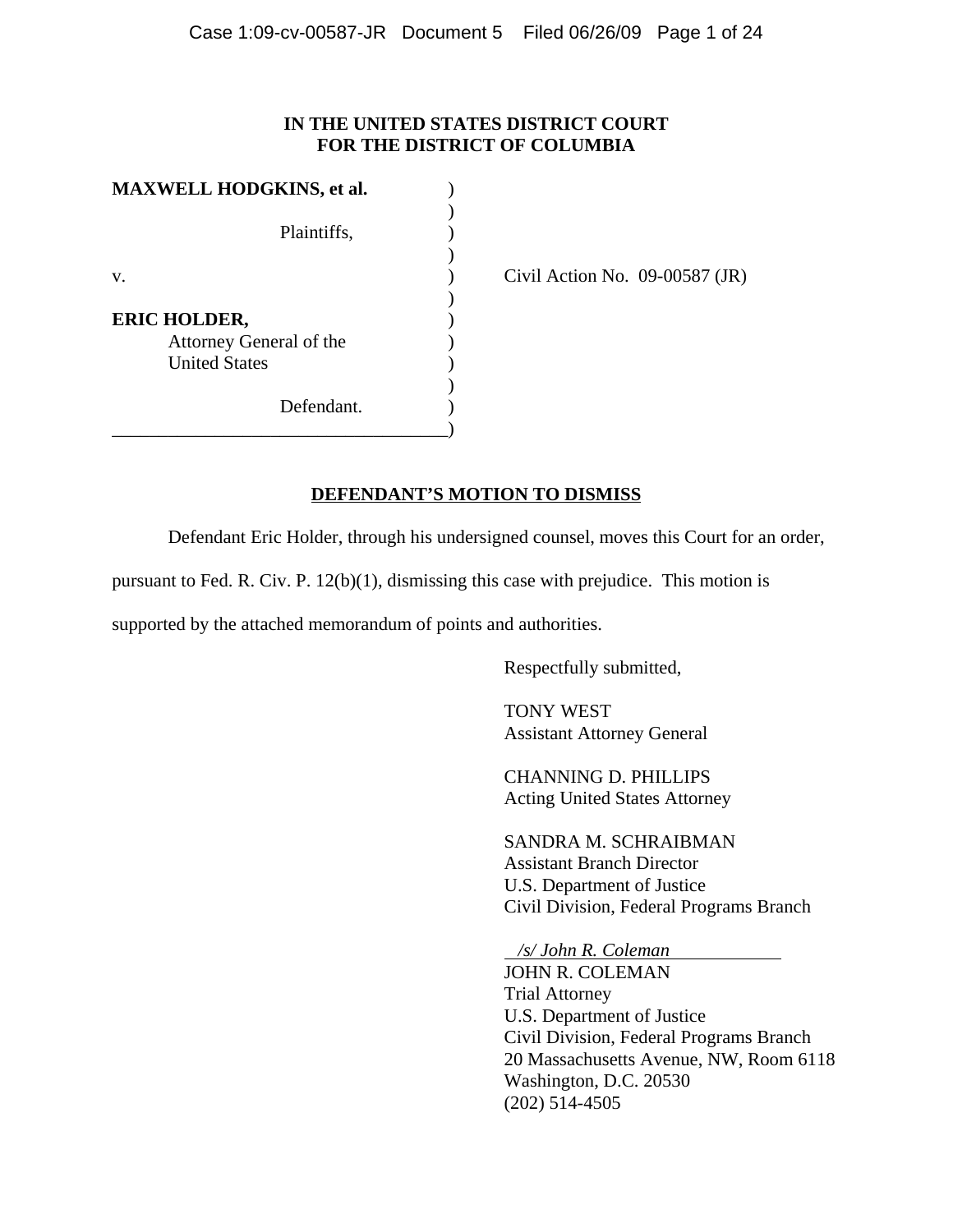john.coleman3@usdoj.gov

*Counsel for Defendant*

Date: June 26, 2009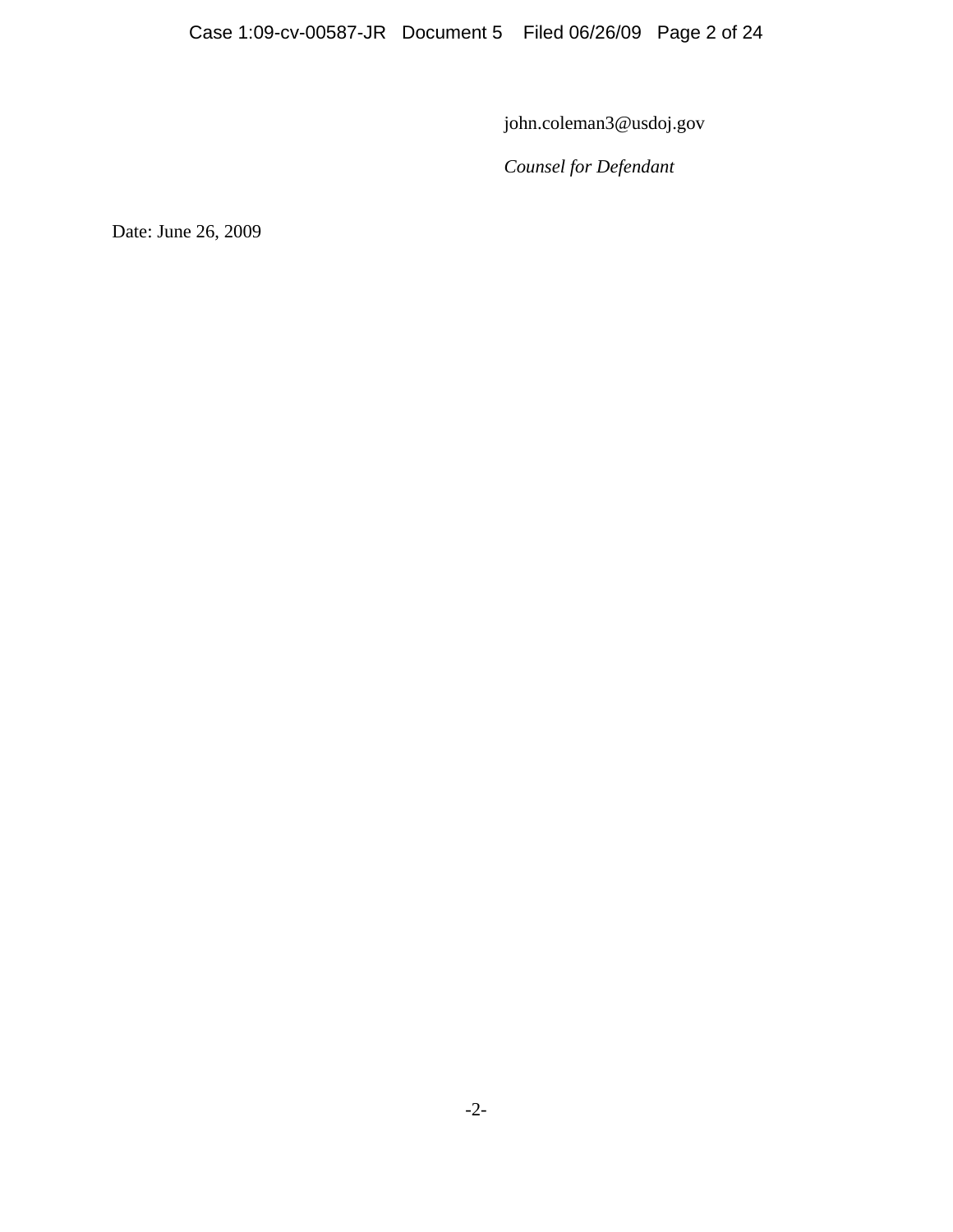## **IN THE UNITED STATES DISTRICT COURT FOR THE DISTRICT OF COLUMBIA**

| <b>MAXWELL HODGKINS, et al.</b> |             |  |
|---------------------------------|-------------|--|
|                                 |             |  |
|                                 | Plaintiffs, |  |
|                                 |             |  |
| v.                              |             |  |
|                                 |             |  |
| <b>ERIC HOLDER,</b>             |             |  |
| Attorney General of the         |             |  |
| <b>United States</b>            |             |  |
|                                 |             |  |
|                                 | Defendant.  |  |
|                                 |             |  |

Civil Action No.  $09-00587$  (JR)

## **DEFENDANT'S MEMORANDUM IN SUPPORT OF HIS MOTION TO DISMISS**

Plaintiffs, two United States citizens who reside abroad and an organization that advocates against gun control, bring this lawsuit seeking a declaratory judgment pursuant to 28 U.S.C. § 2201 that two federal gun control provisions—18 U.S.C. § 922(a)(9) & (b)(3)—are unconstitutional. The challenged provisions, in combination with the definition of "State of residence" in the implementing regulations, 27 C.F.R. § 478.11, prevent United States citizens without a domestic residence from acquiring new firearms during visits to the United States. The challenged provisions do not, however, prevent expatriate citizens from using previously acquired firearms or renting firearms for lawful sporting purposes while visiting the United States. One of the individual plaintiffs alleges a desire to acquire new firearms for purposes other than lawful sporting purposes during some future visit to the United States. Plaintiffs contend that his inability to do so without subjecting himself to possible criminal prosecution violates his rights under the Second and Fifth Amendments to the United States Constitution. This case should be dismissed for lack of jurisdiction.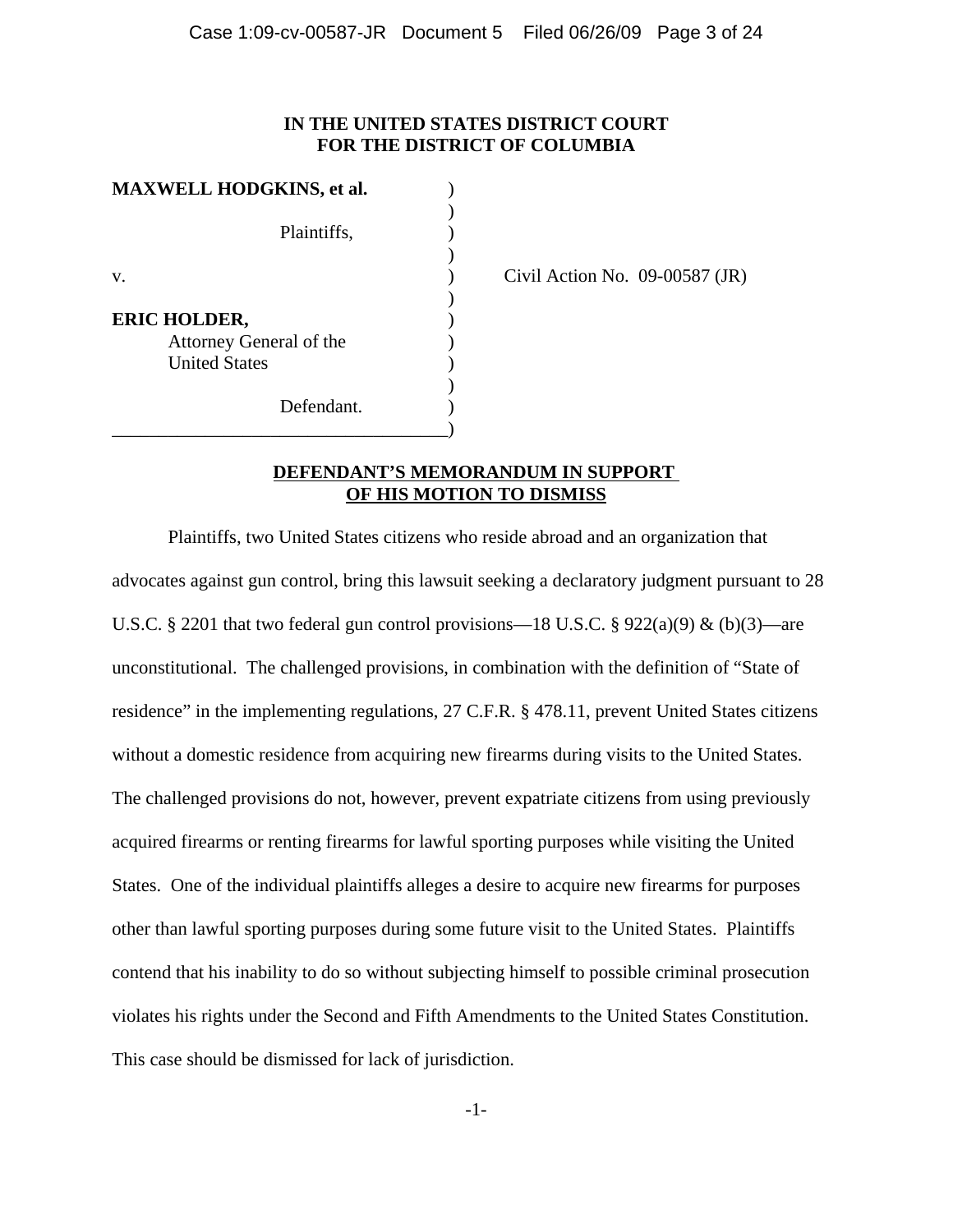#### Case 1:09-cv-00587-JR Document 5 Filed 06/26/09 Page 4 of 24

Under binding D.C. Circuit precedent, plaintiffs lack standing to bring their pre-

enforcement challenge under the Declaratory Judgment Act. Plaintiff Dearth does not allege that he has been singled out for prosecution under the challenged provisions, a prerequisite for this Court to exercise jurisdiction over his pre-enforcement challenge. As a result, Dearth's vague allegation of an intention to acquire a firearm on some future visit to the United States does not give rise to a live controversy as required by Article III of the Constitution and the Declaratory Judgment Act. Plaintiff Hodgkins' standing would fail for the same reasons if he had alleged a similar intention to acquire firearms on some future visit to the United States. He does not allege any such intention, however, but alleges only that he intends to access previously purchased firearms, which is not prohibited by the challenged provisions. As a result, his standing to seek declaratory relief regarding the constitutionality of these provisions is even more clearly deficient. Finally, plaintiff Second Amendment Foundation, Inc. (SAF) lacks standing because it does not allege that either it or any of its members is currently suffering some cognizable injury on account of the challenged laws. As a result, this case must be dismissed for lack of jurisdiction pursuant to Fed. R. Civ. P. 12(b)(1).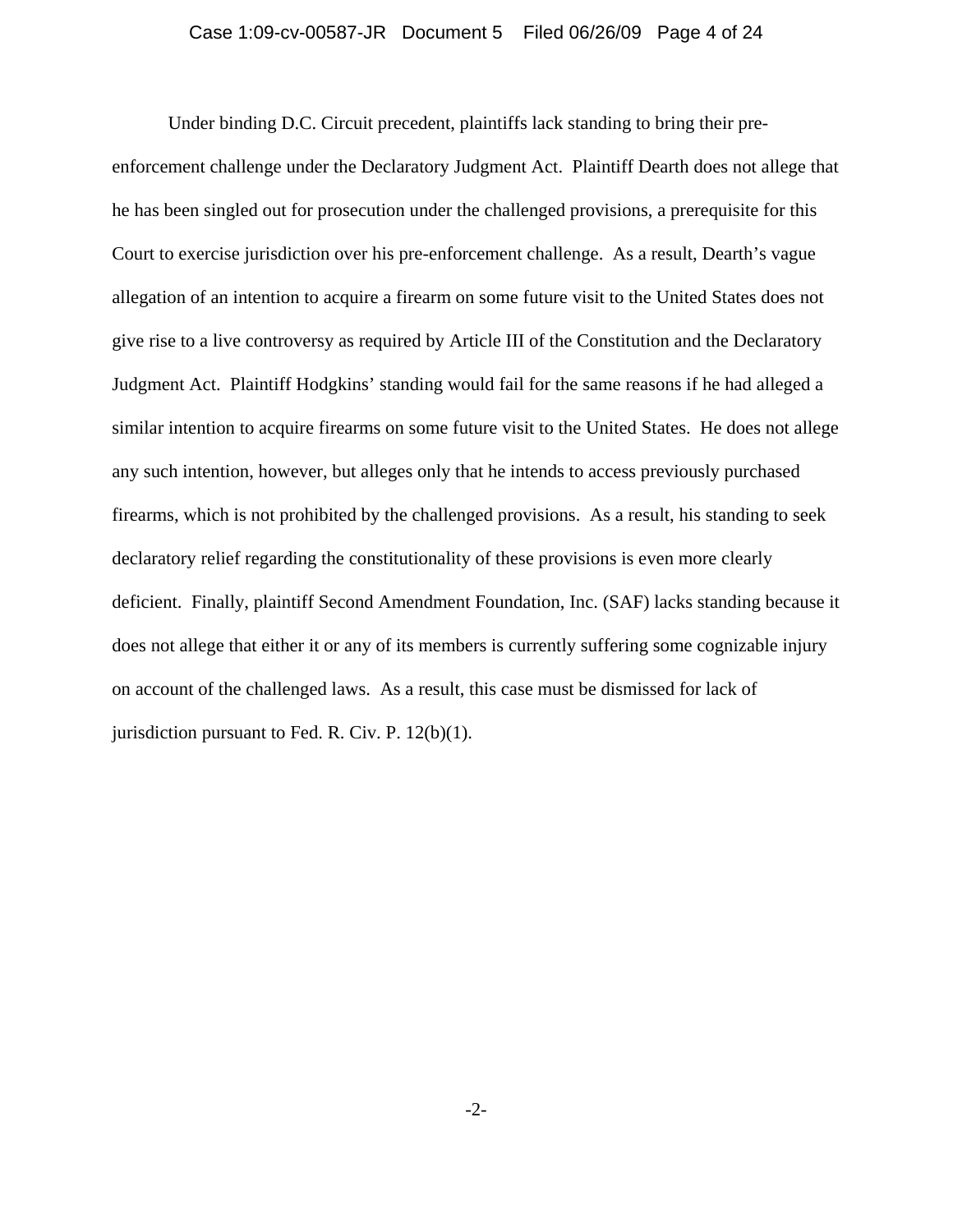# **STATUTORY BACKGROUND**

# **I. CONGRESS'S REGULATION OF INTERSTATE FIREARM SALES**

Plaintiffs' lawsuit challenges the constitutionality of two provisions of the federal gun control laws that impose conditions on the commercial sale of arms. The first of these provisions to be enacted, codified at 18 U.S.C. § 922(b)(3), makes it "unlawful for any licensed importer, licensed manufacturer, licensed dealer, or licensed collector to sell or deliver—

(3) any firearm to any person who the licensee knows or has reasonable cause to believe does not reside in (or if the person is a corporation or other business entity, does not maintain a place of business in) the State in which the licensee's place of business is located, except that this paragraph (A) shall not apply to the sale or delivery of any rifle or shotgun to a resident of a State other than a State in which the licensee's place of business is located if the transferee meets in person with the transferor to accomplish the transfer, and the sale, delivery, and receipt fully comply with the legal conditions of sale in both such States (and any licensed manufacturer, importer or dealer shall be presumed, for purposes of this subparagraph, in the absence of evidence to the contrary, to have had actual knowledge of the State laws and published ordinances of both States), and (B) shall not apply to the loan or rental of a firearm to any person for temporary use for lawful sporting purposes.

18 U.S.C. § 922(b)(3).<sup>1</sup>

A complementary provision that plaintiffs do not challenge, codified at § 922(a)(5),

applies a similar prohibition to unlicensed individuals. It prohibits—

any person (other than a licensed importer, licensed manufacturer, licensed dealer, or licensed collector) to transfer, sell, trade, give, transport, or deliver any firearm to any person (other than a licensed importer, licensed manufacturer, licensed dealer, or licensed collector) who the transferor knows or has reasonable

<sup>&</sup>lt;sup>1</sup> This provision was initially enacted as part of the Omnibus Crime Control and Safe Streets Act of 1968, Pub. L. No. 90-351, Title IV, § 902, 82 Stat. 230 (1968), but was amended before its effective date by the Gun Control Act of 1968, Pub. L. No. 90-618, § 102, 82 Stat. 1218 (1968). In 1986, Congress again amended this provision to expand the exception in subpart (A) beyond its prior limitation to contiguous states, and to eliminate another exception. *See* Firearm Owners Protection Act of 1986, Pub. L. No. 99-308, § 102, 100 Stat. 451 (1986).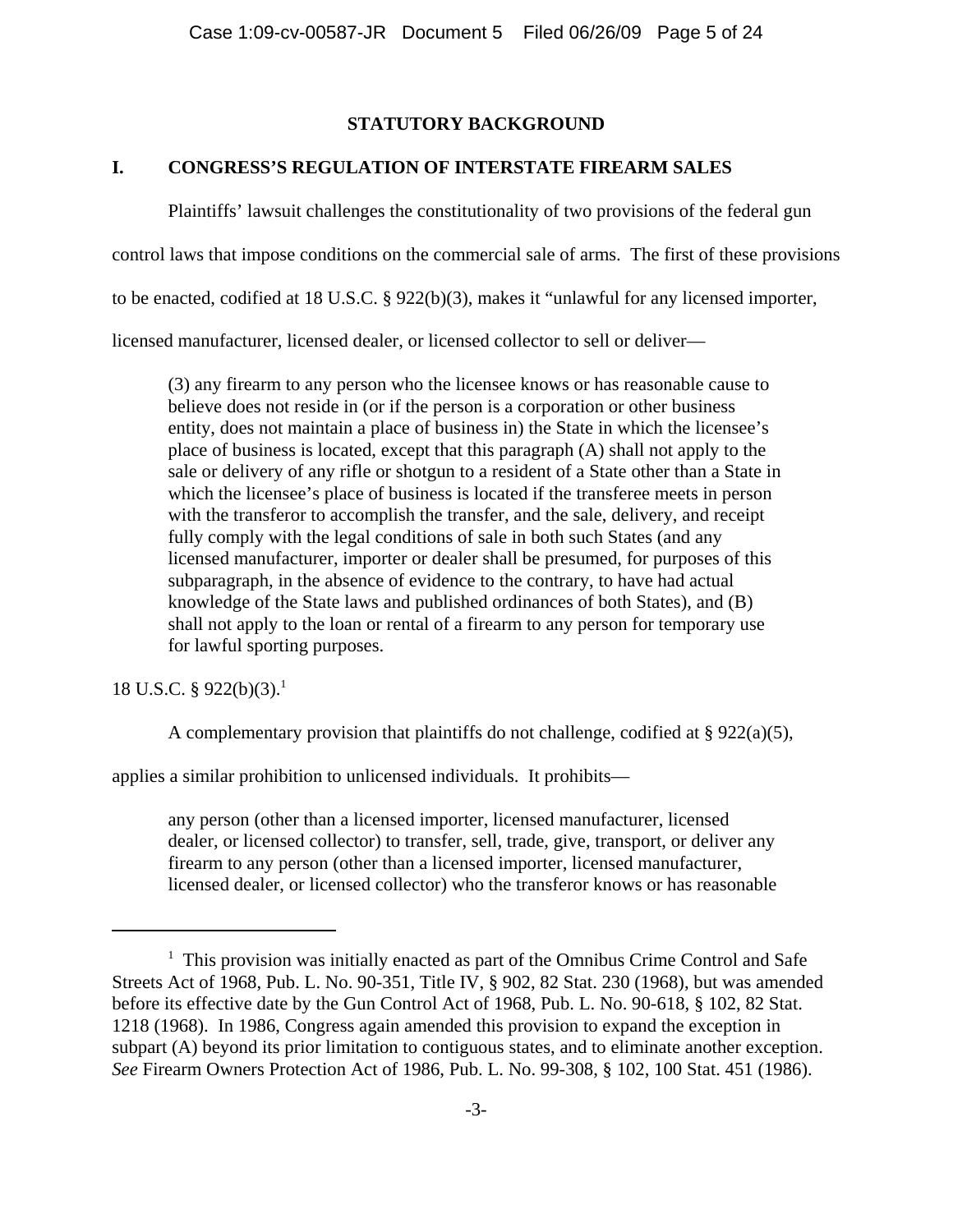cause to believe does not reside in . . . the State in which the transferor resides; except that this paragraph shall not apply to (A) [bequests to an individual who may lawfully possess the firearm under the laws of his State of residence, and] (B) the loan or rental of a firearm to any person for temporary use for lawful sporting purposes.

18 U.S.C. § 922(a)(5); *see also* 27 C.F.R. § 478.30.

As a result of these provisions, in combination with the implementing regulations of the Bureau of Alcohol, Tobacco, Firearms and Explosives (ATF) that define "State of residence," federally licensed firearms dealers and unlicensed individuals may not provide firearms to United States citizens who they should know do not maintain a residence in the United States, with one exception: they "may lend or rent a firearm to any person for temporary use off the premises of the licensee for lawful sporting purposes" provided the person is not otherwise prohibited from possessing a firearm, the licensee conducts a background check, and the dealer completes and retains the required records for the transaction. 27 C.F.R. § 478.97; *see also* 27 C.F.R.  $\S$  478.96, 478.99. Section 922(a)(9) buttresses the effective prohibition on sales to those without a residence in the United States, but directs its prohibition at the recipient instead of the seller. This provision makes it unlawful—

for any person, other than a licensed importer, licensed manufacturer, licensed dealer, or licensed collector, who does not reside in any State to receive any firearms unless such receipt is for lawful sporting purposes.

18 U.S.C. § 922(a)(9);2 *see also* 27 C.F.R. § 478.29a.

<sup>&</sup>lt;sup>2</sup> Although enacted as  $\S 110514$  of the Violent Crime Control and Law Enforcement Act of 1994, Pub. L. No. 103-322, 108 Stat. 2019 (1994), this provision had been introduced in Congress as early as 1991. *See* 137 Cong. Rec. S1369-01, S1448 (Jan. 31, 1991). It was intended to prohibit the purchase of weapons by aliens who were legally in the United States but had not yet established residency in any state. *See* 137 Cong. Rec. S1369-01, S1449-S1450 (Jan. 31, 1991). Prior to its enactment, such aliens could have acquired firearms from unlicensed (continued...)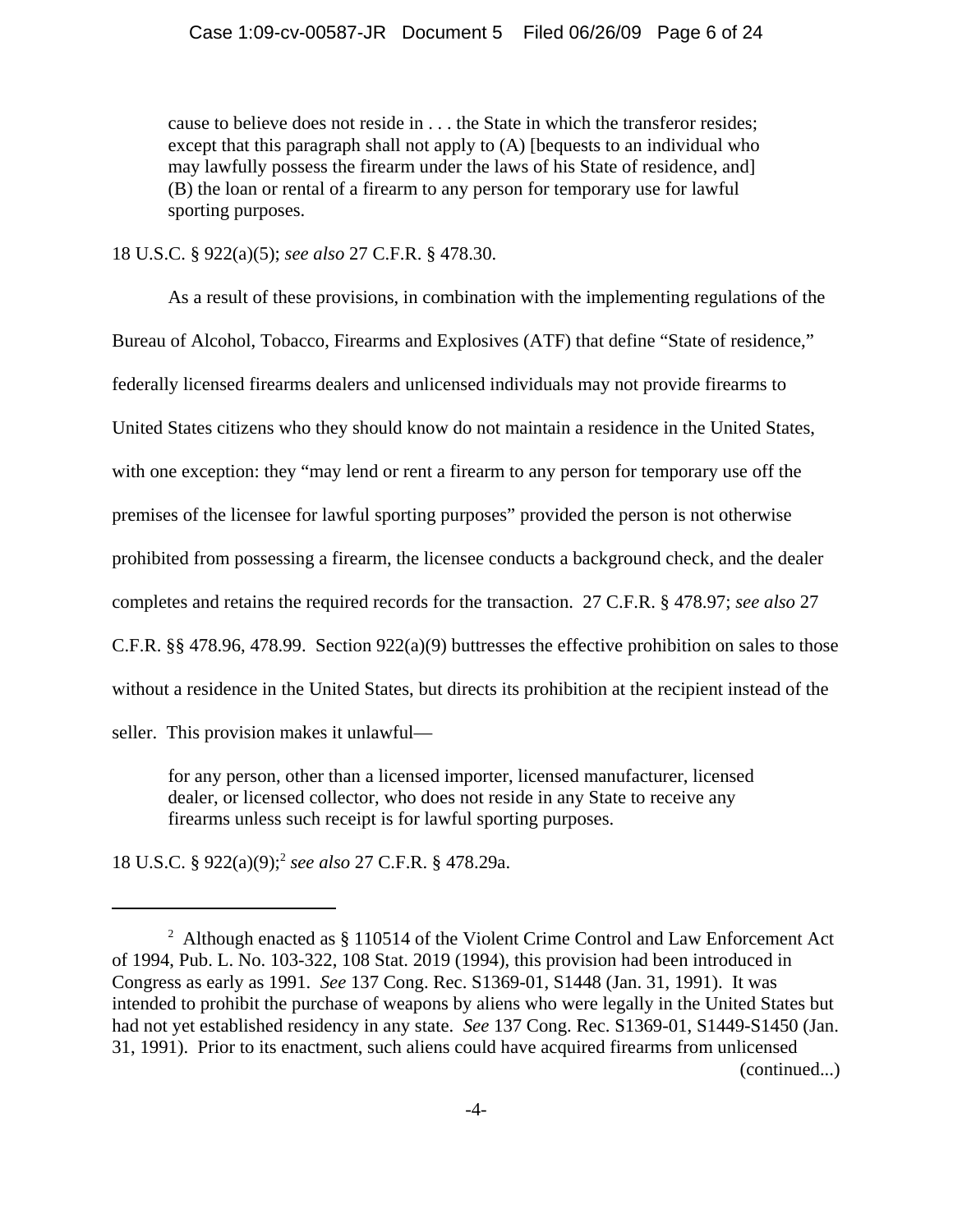These provisions are an integral part of Congress's regulation of interstate and international firearms commerce that is intended "to aid state and local gun control efforts by reducing the flow of firearms from loose-control to tight-control states." Franklin E. Zimring, Firearms & Federal Law: The Gun Control Act of 1968, 4 J. Legal Stud. 133, 134 (1975).<sup>3</sup> They work in concert with other federal gun control provisions that (1) generally limit interstate transactions in firearms to transactions between licensed individuals, *see* § 922(a)(1), (a)(2), (e), (f); (2) generally prevent individuals from transporting firearms received outside of their state of residence into their State of residence, *see* § 922(a)(3), and (3) prohibit false statements when acquiring a firearm from a licensed dealer, *see* § 922(a)(6). *See generally Navegar, Inc. v. United States*, 192 F.3d 1050, 1060-61 & n. 6 (D.C. Cir. 1999) (describing § 922's regulation of interstate commerce in firearms). Congress's "principal purpose" in enacting these provisions was "to strengthen Federal controls over interstate and foreign commerce in firearms and to assist the States effectively to regulate firearms traffic within their borders." *Id.* at 1063 (quoting H.R. Rep. No. 90-1577, at 6 (1968), *as reprinted in* 1968 U.S.C.C.A.N. 4410, 4411).

The creation of this regulatory regime was based on legislative findings that "existing Federal controls over [interstate traffic in firearms] do not adequately enable the states to control

 $2$ (...continued)

individuals based on false statements regarding their residence without violating the law because § 922(a)(6)'s prohibition of false statements only applies to transactions with licensed dealers, and §  $922(a)(5)$  doesn't prohibit unlicensed individuals from transferring firearms to those without a state of residence unless they know or have reasonable cause to believe that those individuals do not reside in the same state.

<sup>3</sup> *See also* Philip J. Cook, Stephanie Molliconi, & Thomas B. Cole*, Regulating Gun Markets,* 86 J. Crim. L. & Criminology 59, 66 (1995) ("One objective of federal gun control law is to insulate states so that stringent regulations on firearms commerce adopted in some states will not be undercut by greater availability of guns in other states.").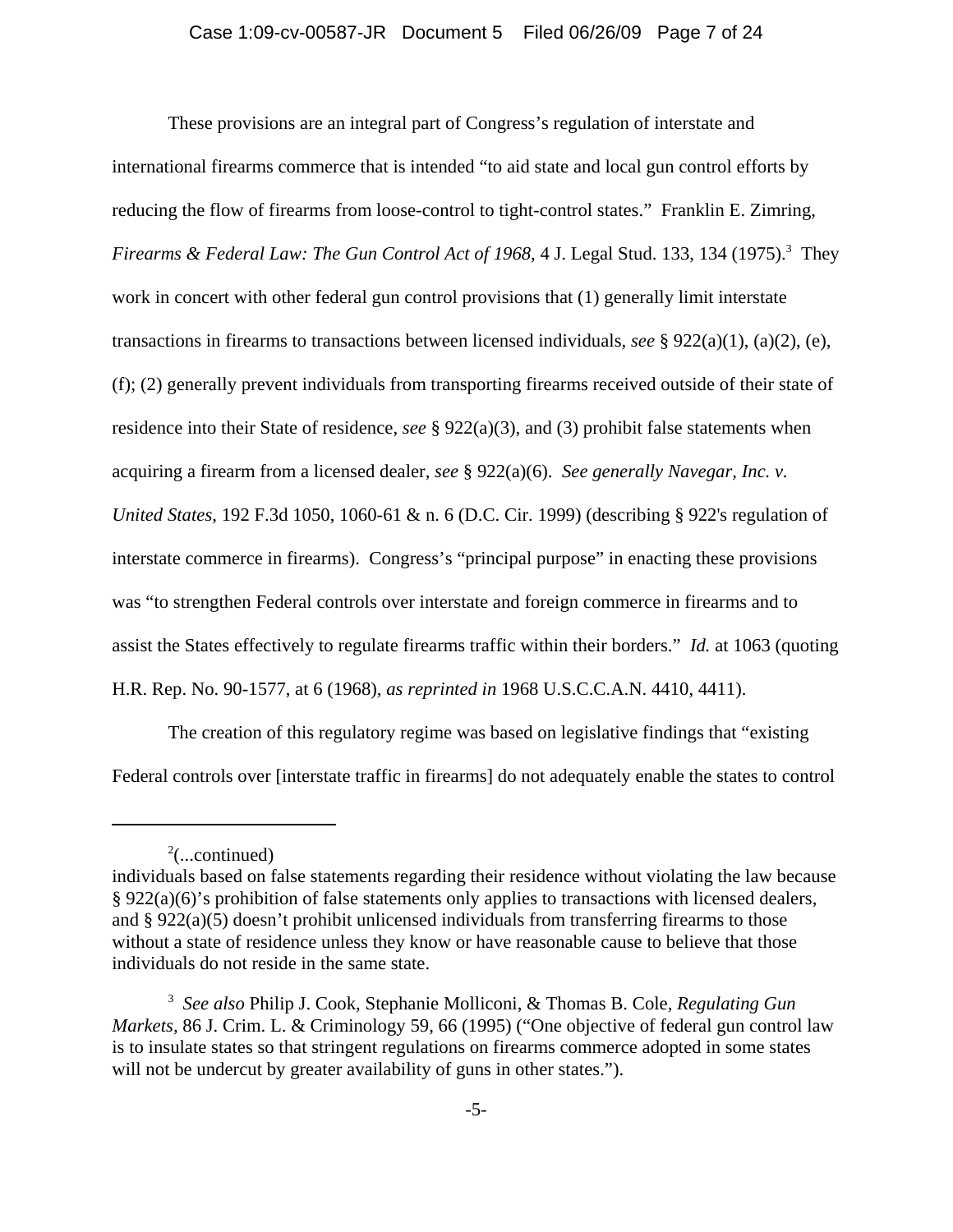#### Case 1:09-cv-00587-JR Document 5 Filed 06/26/09 Page 8 of 24

this traffic within their own borders through the exercise of their police power;" that such traffic "is a significant factor in the prevalence of lawlessness and violent crime in the United States;" and "that only through adequate Federal control over interstate and foreign commerce in these weapons, and over all persons engaging in the business of importing, manufacturing, or dealing in them, can this grave problem be properly dealt with, and effective State and local regulation of this traffic be made possible."4 And, Congress specifically found "that the sale or other disposition of concealable weapons [(*i.e.*, handguns)] by importers, manufacturers, and dealers holding Federal licenses, to nonresidents of the State in which the licensees' places of businesses are located, has tended to make ineffective the laws, regulations, and ordinances in the several States and local jurisdictions regarding such firearms." *Id.*

The legislative history accompanying the Omnibus Crime Control and Safe Streets Act of 1968 supports these findings. The Senate report cited testimony from "Massachusetts authorities . . . that 87 percent of the 4,506 crime guns misused in that State were purchased outside of Massachusetts in neighboring states." S. Rep. No. 90-1097 (1968), *as reprinted in* 1968 U.S.C.C.A.N. 2112, 2164. "The result," the Senate Report noted, "is that their stringent controls which are applicable to the sale of firearms and primarily handguns, are considerably reduced in effectiveness." *Id.* Similarly, "[t]he prosecuting attorney of Wayne County, Mich., which includes the city Detroit, testified that 90 out of every 100 crime guns confiscated in Detroit are

<sup>4</sup> Omnibus Crime Control and Safe Streets Act of 1968, Pub. L. No. 90-351, Title IV, § 901, 82 Stat. 225 (1968); *see also* Gun Control Act of 1968, Pub. L. No. 90-618, § 101 (1968), 82 Stat. 1213-14 (purpose of Gun Control Act is to "provide support to Federal, State, and local law enforcement officials in their fight against crime and violence."). The factual findings of the Omnibus Crime Control and Safe Streets Act of 1968 are equally applicable to the Gun Control Act of 1968. *See Navegar*, 192 F.3d 1063 & n.8.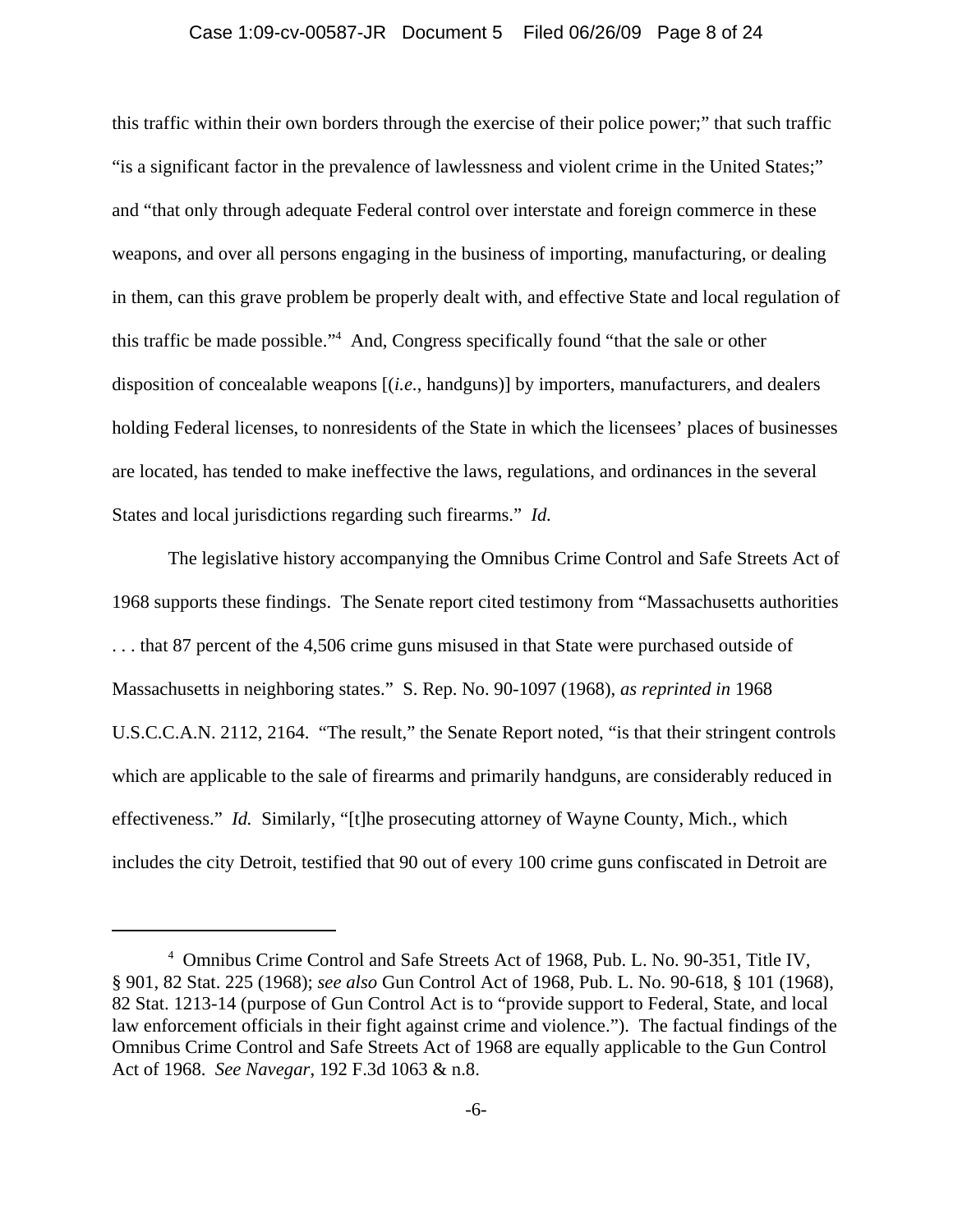not purchased and registered in Michigan and that the prime source of these crime guns is by purchases in neighboring Ohio, where controls on firearms are minimal." *Id*. at 2164-65. Thus, § 922(b)(3) and the related provisions of § 922 were "designed to prevent the avoidance of state and local laws controlling firearms . . . by the simple expediency of crossing a State line to purchase one." *Id.* at 2204; *see also* H. Rep. No. 90-1577, *as reprinted in* 1968 U.S.C.C.A.N. 4410, 4420 (same statement for House Report accompanying Gun Control Act of 1968).

### **II. DEFINITION OF STATE OF RESIDENCE**

The effect of these provisions on any one particular individual will depend on that individual's "State of Residence," which is defined by regulation as "[t]he State in which an individual resides." 27 C.F.R. § 478.11. The regulations explain that "[a]n individual resides in a State if he or she is present in a State with the intention of making a home in that State." *Id.* Individuals may have more than one State of residence if they reside in different homes during different parts of the year. The regulations provide the following example:

A is a U.S. citizen and maintains a home in State X and a home in State Y. A resides in State X except for weekends or the summer months of the year and in State Y for the weekends or the summer months of the year. During the time that A actually resides in State X, A is a resident of State X, and during the time that A actually resides in State Y, A is a resident of State Y.

*Id.* Based on this example, ATF has ruled that college students may be deemed residents of the State in which they attend college while they are attending college, and considered residents of their home State while they reside in their home State. *See* ATF Rul. 80-21, Federal Firearms Regulations Reference Guide, 126-27 (2005) (attached as Exhibit A). Thus, while those U.S. citizens who only reside abroad will be effectively prohibited from receiving firearms for purposes other than sporting purposes while in the United States, those U.S. citizens who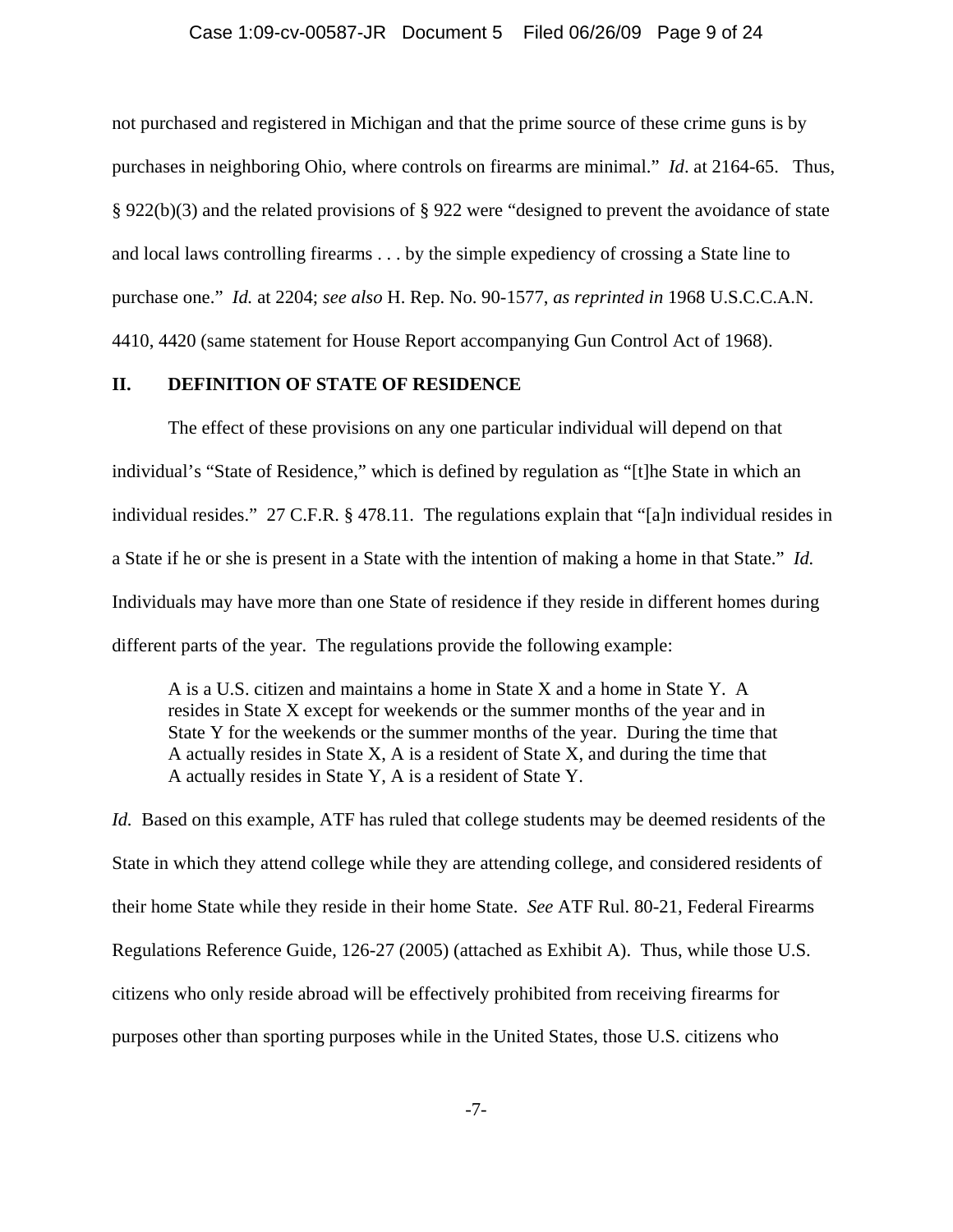generally reside abroad but continue to maintain a home in the United States may purchase firearms in that State for any purpose while they are residing in their United States home.

#### **FACTUAL BACKGROUND**

Plaintiff Maxwell Hodgkins is a United States citizen who currently resides in the United Kingdom. Compl. ¶ 1. Although he does not maintain a residence in the United States, Hodgkins occasionally visits friends and family in the United States, and intends to continue visiting the United States. *Id.* at ¶¶ 1, 7. According to the complaint, "Hodgkins legally owns firearms securely stored within the United States," and "intends to access such firearms for lawful sporting purposes as well as for other purposes, including self-defense, while visiting the United States." *Id.* at **[8.** Hodgkins alleges that he attempted to purchase a firearm within the United States on October 1, 2008, but was unable to do so due to the fact that he resides outside of the United States. *Id.* at ¶ 24.

Plaintiff Stephen Dearth, a United States citizen residing in Canada, also enjoys visiting his family and friends in the United States, and intends to continue visiting the United States. *Id.* at ¶¶ 2, 10. Unlike Hodgkins, Dearth does not allege that he currently owns firearms stored in the United States, but claims that he "intends to purchase firearms within the United States, which he would store securely at his relatives' home in Mount Vernon, Ohio, and which he would access for lawful sporting purposes as well as for other purposes, including self-defense, while visiting the United States." *Id.* at  $\P$  11. Dearth claims to hold "a valid Utah permit to publicly carry a handgun, which is recognized in numerous states." *Id.* at ¶ 12. Dearth alleges that he attempted to buy firearms within the United States on two prior occasions, in January,

-8-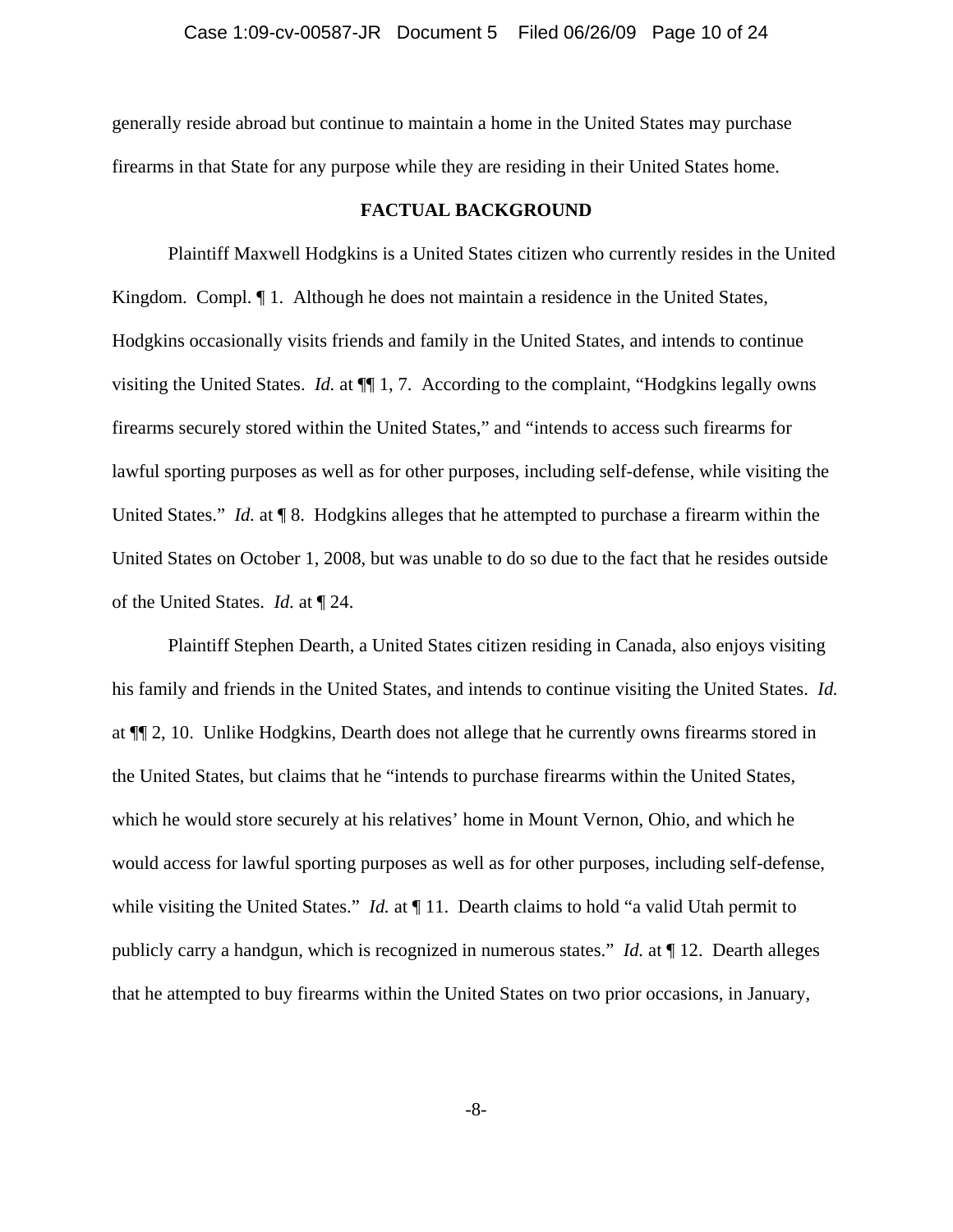2006 and June, 2007, but that the seller refused to sell Dearth a firearm because he resides in Canada. *Id.* at ¶¶ 22, 23.

Plaintiff SAF "is a non-profit membership organization incorporated under the laws of Washington with its principal place of business in Bellevue, Washington." Compl. 1 3. SAF claims to have "over 650,000 members and supporters nationwide," *id.*, but does not allege that any of its members have been unable to purchase a firearm on account of the challenged provisions.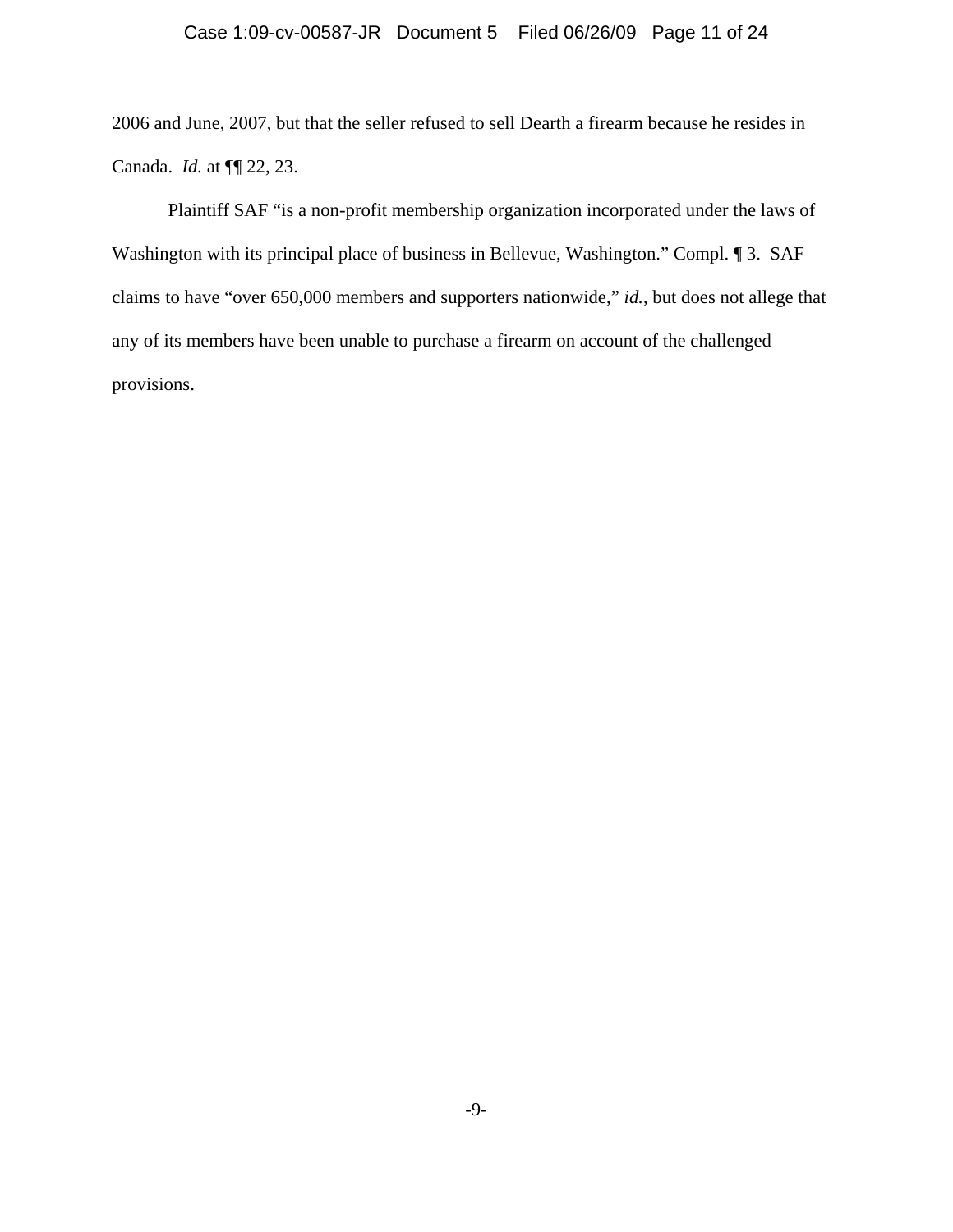#### **ARGUMENT**

## **I. To Have Standing to Bring this Pre-Enforcement Challenge Under the Declaratory Judgment Act Plaintiffs Must Show that They Have Been Singled Out or Uniquely Targeted For Prosecution**

Article III of the Constitution requires "those who seek to invoke the power of federal courts [to] allege an actual case or controversy." *O'Shea v. Littleton*, 414 U.S. 488, 493 (1974). An important aspect of Article III's case or controversy requirement is standing, which requires plaintiffs to allege (and ultimately prove) "an 'injury in fact—an invasion of a legally protected interest which is (a) concrete and particularized, and (b) actual or imminent, not conjectural or hypothetical.'" *Seegars v. Gonzales*, 396 F.3d 1248, 1251 (D.C. Cir. 2005) (quoting *Lujan v. Defenders of Wildlife*, 504 U.S. 555, 560 (1992)). Plaintiffs must also show a "causal connection between the injury and the conduct complained of" and "that the injury will be redressed by a favorable decision." *Lujan*, 504 U.S. at 560-61 (internal citations and quotations omitted).

Plaintiffs have not been prosecuted under either of the challenged provisions. Rather, plaintiffs have brought a pre-enforcement challenge pursuant to the Declaratory Judgment Act, based on their alleged fear of future prosecution. *See Seegars*, 396 F.3d at 1251; *see also* Compl. ¶¶ 25-37. To satisfy Article III, the Declaratory Judgment Act allows courts to "declare the rights and other legal relations of . . . interested part[ies] seeking such a declaration" only if plaintiffs can demonstrate "a case of *actual controversy* within its jurisdiction." 28 U.S.C. § 2201 (emphasis added). In addition, the Declaratory Judgment Act requires that there be an "actual controversy" at all times during the pendency of the litigation, and plaintiffs suing under this statute cannot rest their claims on past injury. *Golden v. Zwickler*, 394 U.S. 103, 108-10 (1969); *see also Adarand Constructors, Inc. v. Pena*, 515 U.S. 200, 210-11 (1995) ("[T]he fact

-10-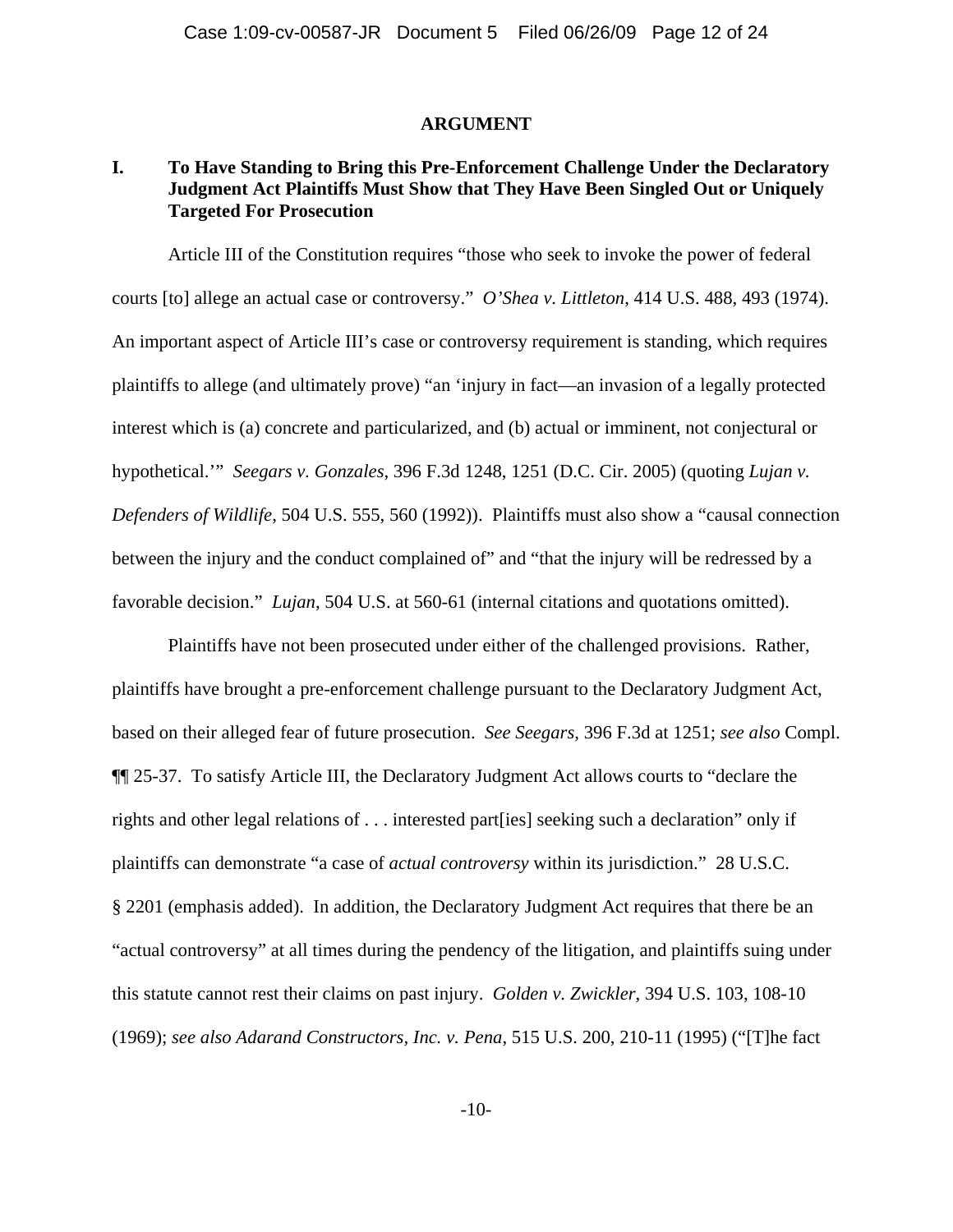#### Case 1:09-cv-00587-JR Document 5 Filed 06/26/09 Page 13 of 24

of past injury, 'while presumably affording [the plaintiff] standing to claim damages, does nothing to establish a real and immediate threat that he would again' suffer similar injury in the future.") (quoting *Los Angeles v. Lyons*, 461 U.S. 95, 105 (1983)). In determining whether there is a continuing "actual controversy" for purposes of the Declaratory Judgment Act, "'the question in each case is whether the facts alleged, under all the circumstances, show that there is a substantial controversy, between parties having adverse legal interests, *of sufficient immediacy and reality* to warrant the issuance of a declaratory judgment.'" *Golden*, 394 U.S. at 108 (quoting *Maryland Casualty Co. v. Pacific Coal & Oil Co.*, 312 U.S. 270, 273 (1941)) (emphasis added).

Accordingly, plaintiffs' pre-enforcement challenge to §  $922(a)(9)$  & (b)(3) is justiciable only if they "can demonstrate that [they] face[] a threat of prosecution under the statute which is credible and immediate, and not merely abstract or speculative." *Navegar, Inc. v. United States*, 103 F.3d 994, 998 (D.C. Cir. 1997). To demonstrate that the threat of prosecution is "credible and immediate," plaintiffs must allege "more than a credible statement . . . of intent to commit violative acts and a conventional background expectation that the government will enforce the law." *Seegars*, 396 F.3d at 1253. Instead, plaintiffs must allege that they have been "personally threatened with prosecution or that [their] prosecution has . . . 'special priority' for the government." *Id.* at 1255 (quoting *Navegar*, 103 F.3d at 1001). The instances in which a plaintiff can make this showing are "exceedingly rare." *Steffel v. Thompson*, 415 U.S. 452, 476 (1974) (Stewart, J., concurring).

Thus, in *Navegar*, the United States Court of Appeals for the District of Columbia Circuit held that the plaintiff gun manufactures had standing to seek a declaratory judgment that certain

-11-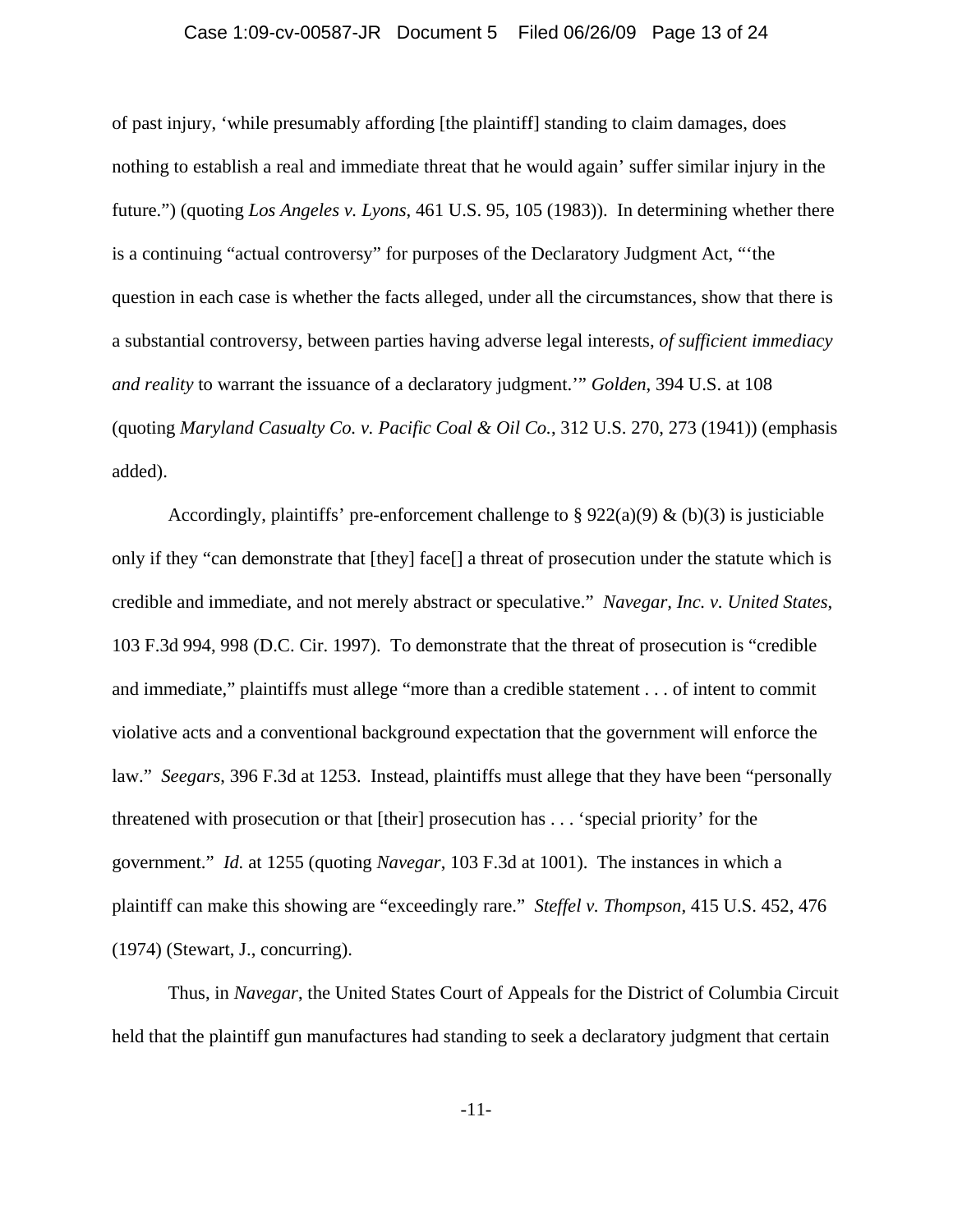#### Case 1:09-cv-00587-JR Document 5 Filed 06/26/09 Page 14 of 24

provisions of the Violent Crime Control & Law Enforcement Act of 1994 were unconstitutional because (1) those provisions "in effect single[d] out the [manufacturers] as its intended targets, by prohibiting weapons that only the [manufacturers] make;" (2) agents from ATF had visited the manufacturers' "facilities on the day of enactment to inform them of the law's prohibitions and to begin quarantining 'grandfathered' units;" and (3) soon thereafter ATF sent the manufacturers "a letter reminding them of the prohibitions of the Act." *Navegar*, 103 F.3d at 1000. By contrast, the Court of Appeals found that the same gun manufacturers did not have standing to challenge "portions of the Act which refer to weapons and accessories sharing certain features, rather than to particular brands and models of weapons," notwithstanding the existence of many of the same "circumstances that [the Court of Appeals] found relevant to the justiciability of their challenges to the portions of the Act that name individual weapons, including the high-profile nature of their business and the publicity accorded to the Act, the visits by the ATF agents, and the letter from the ATF." *Id.* at 1001. Unlike the provisions that the gun manufacturers had standing to challenge, these provisions lacked "the one factor that [the Court of Appeals] found most significant in [its] analysis of the other challenges—the statute's own identification of the particular products manufactured only by the [plaintiff gun manufacturers]." *Id.*

The Court of Appeals explained why the absence of this factor rendered the gun manufactures' alleged fear of prosecution insufficient for purposes of Article III:

In the absence of this factor, the threat of prosecution becomes far less imminent, and these parties' claims to standing concomitantly much weaker. These generic portions of the Act could be enforced against a great number of weapon manufacturers or distributors, and although the government has demonstrated its interest in enforcing the Act generally, nothing in these portions indicates any special priority placed upon preventing these parties from engaging in specified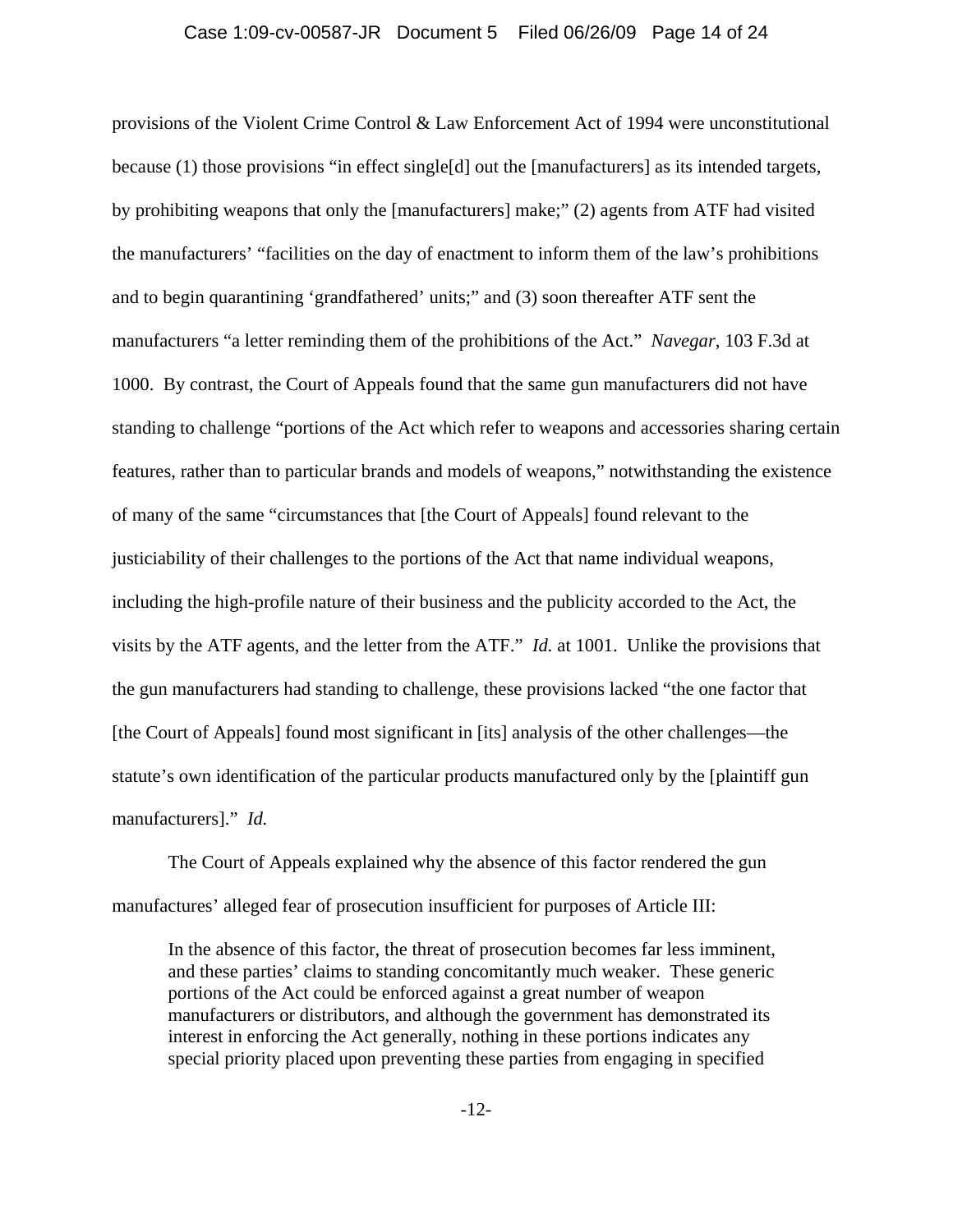conduct. In such circumstances we cannot say that a genuine threat of enforcement has given rise to the requisite "injury in fact" and thus given these parties standing.

*Id.* Thus, *Navegar* requires plaintiffs in pre-enforcement challenges brought pursuant to the Declaratory Judgment Act to demonstrate that they have been "singled . . . out for prosecution." *Parker v. District of Columbia*, 478 F.3d 370, 374 (D.C. Cir. 2007).

*Navegar's* standard has been "faithfully appl[ied]" to pre-enforcement challenges by would-be gun purchasers like plaintiffs in this case. *Seegars*, 396 F.3d at 1254. For example, in *Seegars* plaintiffs challenged "provisions of the District of Columbia's criminal code that bar them from registering and lawfully possessing pistols within the District of Columbia, or maintaining firearms in their homes free of mandates that they be unloaded and disassembled, or secured by a trigger lock." *Seegars*, 396 F.3d at 1250. The Court of Appeals held that plaintiffs did not have standing "under 28 U.S.C. § 2201 [to] seek a declaration that the challenged provisions are unlawful," notwithstanding plaintiffs' allegations that "they live in high-crime neighborhoods and would like to possess loaded weapons in their homes for protection, not secured by a trigger lock," but that "because of the threat of criminal prosecution, they forego what they believe would be the additional security of possessing pistols or possessing a shotgun ready for immediate use." *Id.* at 1251. As the Court of Appeals explained, the plaintiffs had never "been personally threatened with prosecution," nor was there anything in the record suggesting "that [plaintiffs'] prosecution ha[d] any 'special priority' for the government." *Id.* at 1255 (quoting *Navegar*, 103 F.3d at 1001). As a result, the Court of Appeals held that "no plaintiff ha[d] demonstrated a threat of prosecution sufficiently imminent under circuit law" to create a "justiciable case or controversy." *Id.* at 1256.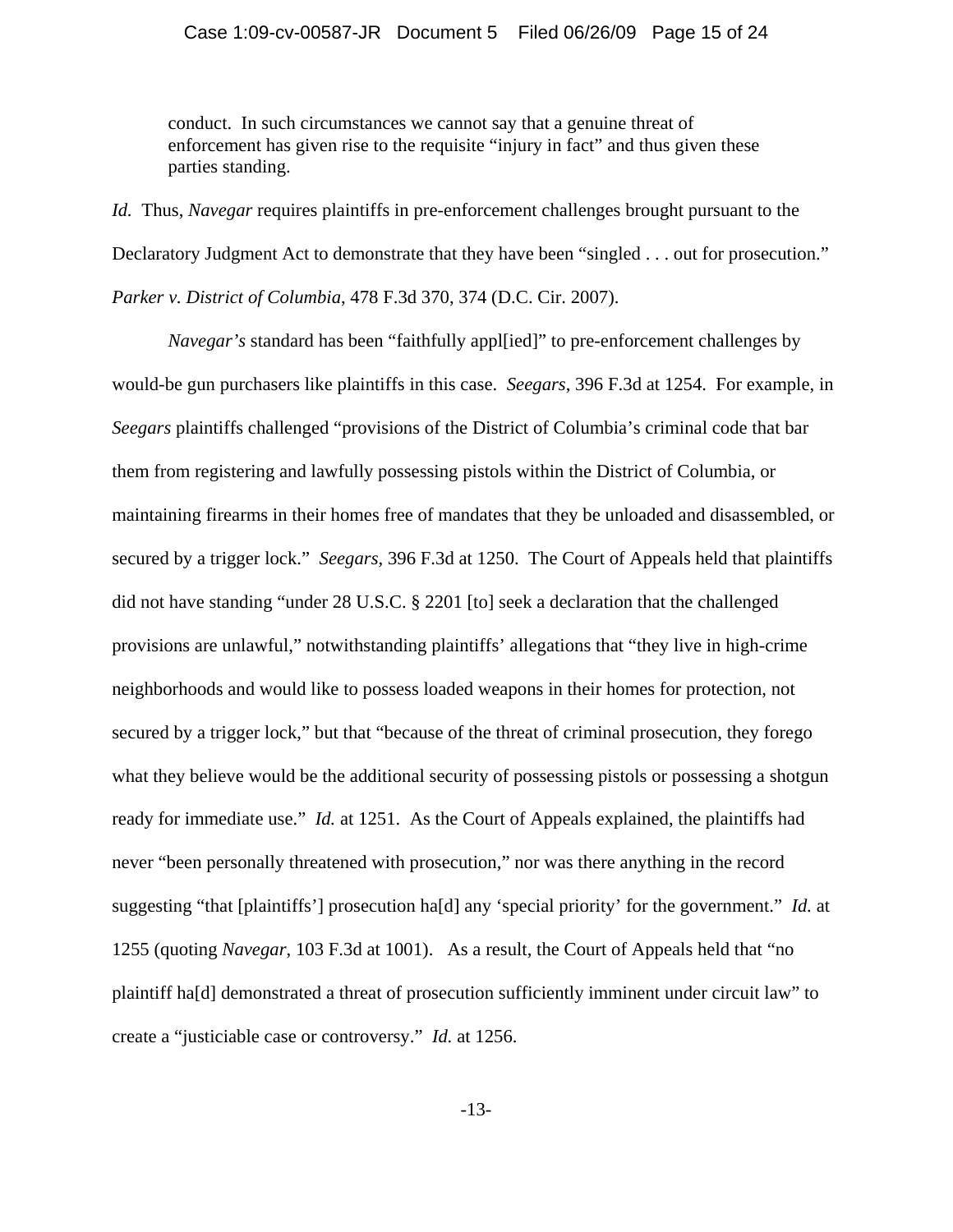### Case 1:09-cv-00587-JR Document 5 Filed 06/26/09 Page 16 of 24

The recent decision in *Parker v. District of Columbia*, 478 F.3d 370 (D.C. Cir. 2007),<sup>5</sup> likewise applied *Navegar's* "singled out for prosecution" standard to deny individual plaintiffs standing to seek a declaratory judgment that the District of Columbia's gun control laws violated the Second Amendment. *See id.* at 374-78. The Court of Appeals found that none of the plaintiffs had alleged that they had "been singled out or uniquely targeted by the D.C. government for prosecution," and therefore found that none of plaintiffs had standing to seek a declaratory judgment pursuant to 28 U.S.C. § 2201. *Id.* at 375. The Court of Appeals did find, however, that plaintiff Heller had standing to bring an action pursuant to 42 U.S.C. § 1983,<sup>6</sup> because the District of Columbia's denial of Heller's application for a registration to own a handgun "constitute<sup>[d]</sup> an injury independent of the District's prospective enforcement of its gun laws, and an injury to which the stringent requirements for pre-enforcement standing under *Navegar* and *Seegars* would not apply." *Id.* at 376.

As set forth below, none of the plaintiffs can satisfy the D.C. Circuit's standard for bringing a pre-enforcement challenge to § 922 pursuant to the Declaratory Judgment Act.

<sup>&</sup>lt;sup>5</sup> The Supreme Court denied plaintiffs' conditional cross-petition for a writ of certiorari to review the Court of Appeals' ruling relating to the plaintiffs' standing. *See Parker v. District of Columbia*, 128 S.Ct. 2994 (June 27, 2008). The Supreme Court granted the District of Columbia's petition for a writ of certiorari and, on the merits, affirmed. *See District of Columbia v. Heller*, —U.S.—, 128 S.Ct. 2783 (2008).

<sup>&</sup>lt;sup>6</sup> This statute provides that "[e]very person who, under color of any statute, ordinance, regulation, custom, or usage, of any State or Territory or the District of Columbia, subjects, or causes to be subjected, any citizen of the United States or other person within the jurisdiction thereof to the deprivation of any rights, privileges, or immunities secured by the Constitution and laws, shall be liable to the party injured in an action at law, suit in equity, or other proper proceeding for redress . . . ." 42 U.S.C. § 1983.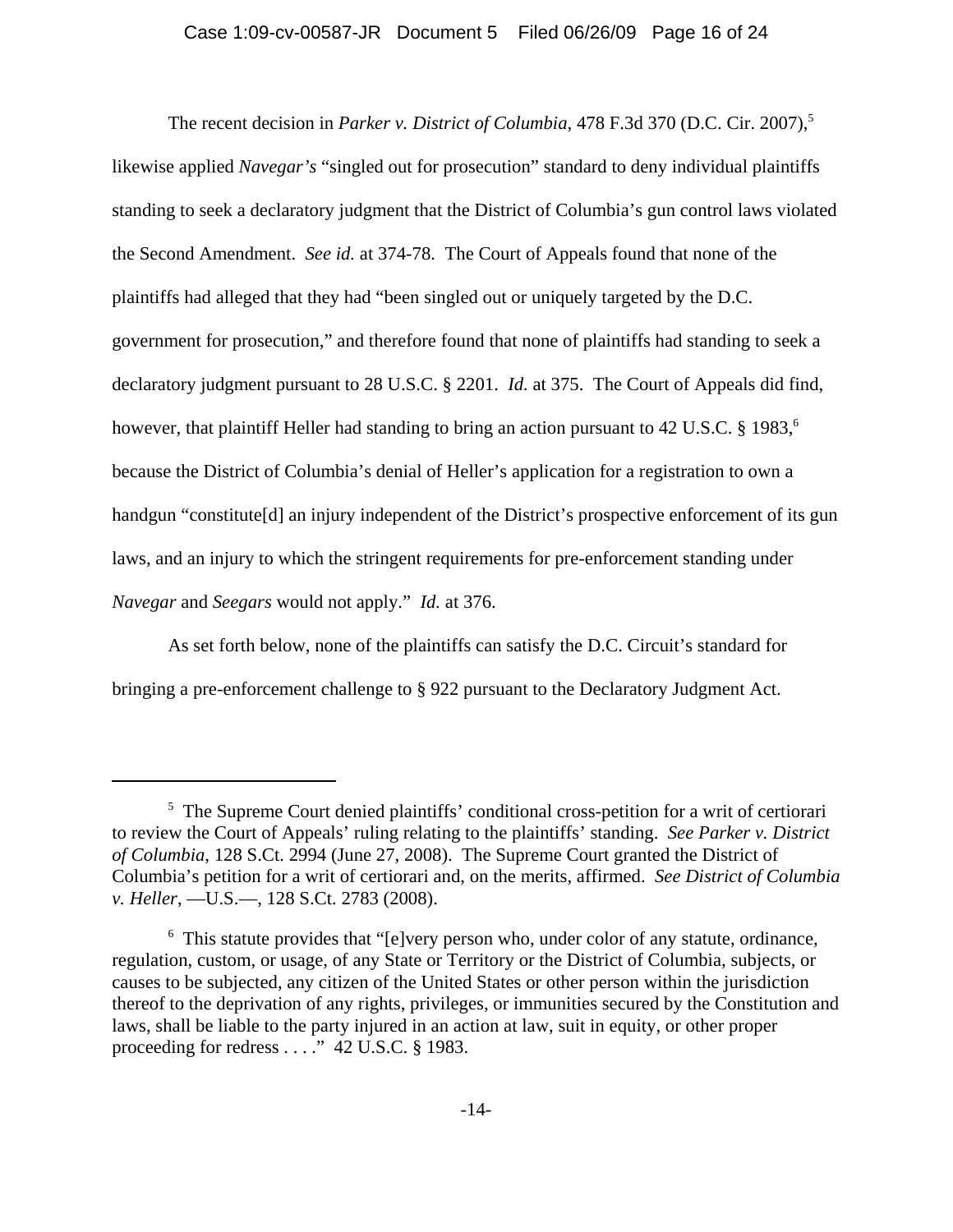# **II. Plaintiff Stephen Dearth Lacks Standing to Challenge the Provisions Because He Has Not Alleged that He Has Been Singled Out or Uniquely Targeted For Prosecution**

Plaintiff Stephen Dearth does not have standing to bring this declaratory judgment action. Neither of these provisions have "singled out [Dearth] for prosecution," nor is there any allegation that the federal government has made prosecution of Dearth a "special priority." *Parker*, 478 F.3d at 374. Indeed, to the extent his asserted injury is based on the fear of his own imminent prosecution under either of the challenged provisions, such alleged injury is wholly "chimerical." *Poe v. Ullman*, 367 U.S. 497, 508 (1961). He cannot be prosecuted under 18 U.S.C. § 922(b)(3), as the prohibition contained in this provision applies only to "any licensed importer, licensed manufacturer, licensed dealer, or licensed collector," 18 U.S.C. § 922(b)(3), and Dearth is none of these things. Nor has he alleged a credible threat of prosecution under 18 U.S.C. § 922(a)(9). As his allegations demonstrate, Compl. ¶¶ 22-23, an individual such as Dearth "who does not reside in any State" but would like to purchase a firearm from a licensed dealer is unlikely to face prosecution under  $\S 922(a)(9)$  because he will "receive" a firearm for purposes other than sporting purposes only if a licensed dealer violates the independent prohibition of § 922(b)(3). Thus, Dearth has not demonstrated a "threat of prosecution under the statute [that] is credible and immediate, [as opposed to] merely abstract or speculative." *Navegar*, 103 F.3d at 998. As a result, under the binding law of this judicial circuit, he does not have standing to seek a declaratory judgment that these provisions violate the Constitution.

Nor does it matter that the complaint suggests that Dearth's injury is not based on his own fear of prosecution, but on the (as yet unidentified) federally licensed firearms dealer's fear of prosecution under 18 U.S.C. § 922(b)(3), that will allegedly prevent Dearth from acquiring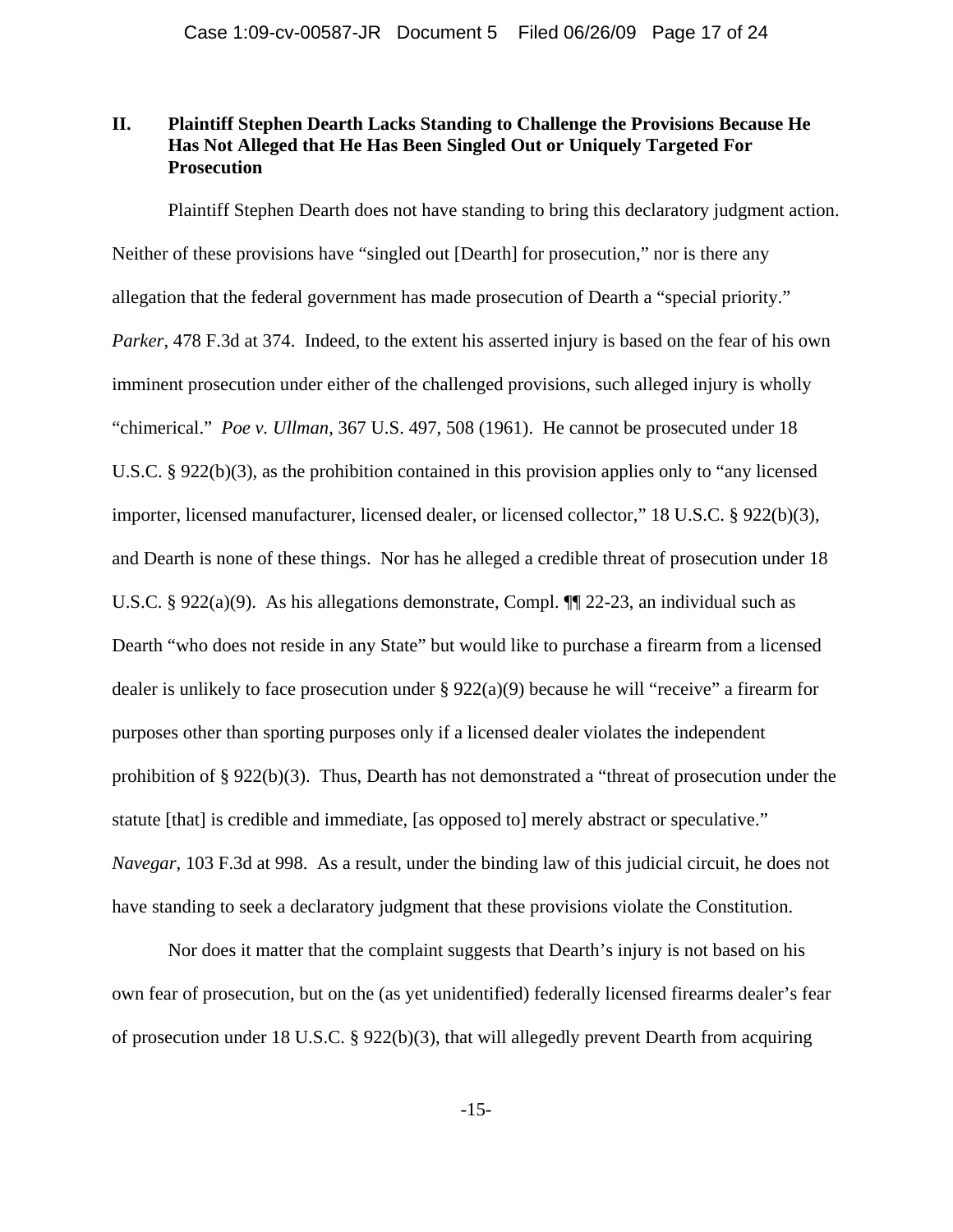#### Case 1:09-cv-00587-JR Document 5 Filed 06/26/09 Page 18 of 24

firearms in the United States at some indeterminate time in the future. Compl. ¶ 19. Any federally licensed firearms dealers would be unable to challenge the prohibition of 18 U.S.C. § 922(b)(3) for fear of prosecution under the *Navegar-Seegars-Parker* precedents, because this provision does not single out any specific firearms dealer. *Parker*, 478 F.3d at 374. It follows that Dearth's derivative injury based on the probable consequences of the hypothetical firearm dealer's fear of prosecution should he violate the prohibition of  $\S 922(b)(3)$ —refusal to sell a firearm to Dearth—does not give rise to an injury in fact under the Declaratory Judgment Act.

Furthermore, Dearth's allegation that 18 U.S.C. § 922(b)(3) is "presently causing" him injury by "prevent[ing] presently-intended firearms purchases," Compl. ¶ 19, is a "legal conclusion couched as a factual allegation" and, as a moment of reflection demonstrates, clearly not true. *Ashcroft v. Iqbal*, —U.S.—, 129 S.Ct. 1937, 1949-50 (2009) (quoting *Bell Atlantic Corp. v. Twombly*, 550 U.S. 544, 555 (2007)). In fact, the challenged provisions are not presently preventing Dearth from acquiring firearms because he is presently at his home in Canada.7 Accordingly, Dearth's alleged injury—his inability to acquire a new firearm for purposes other than sporting purposes—is not "presently" harming him; it will arise only if he attempts to acquire a firearm for purposes other than sporting purposes during his next visit to the United States.

And, in this respect, the complaint is devoid of any allegations that any such visit or attempt to purchase a firearm is "imminent." *Parker*, 478 F.3d at 374. Dearth alleges that he intends to visit the United States "on a regular basis," and that he "intends to purchase firearms

 $7$  And, should he seek to use firearms during some future visit to the United States, he is not prevented by federal law from bringing firearms he owns in Canada with him. *See* 18 U.S.C.  $§$  925(d).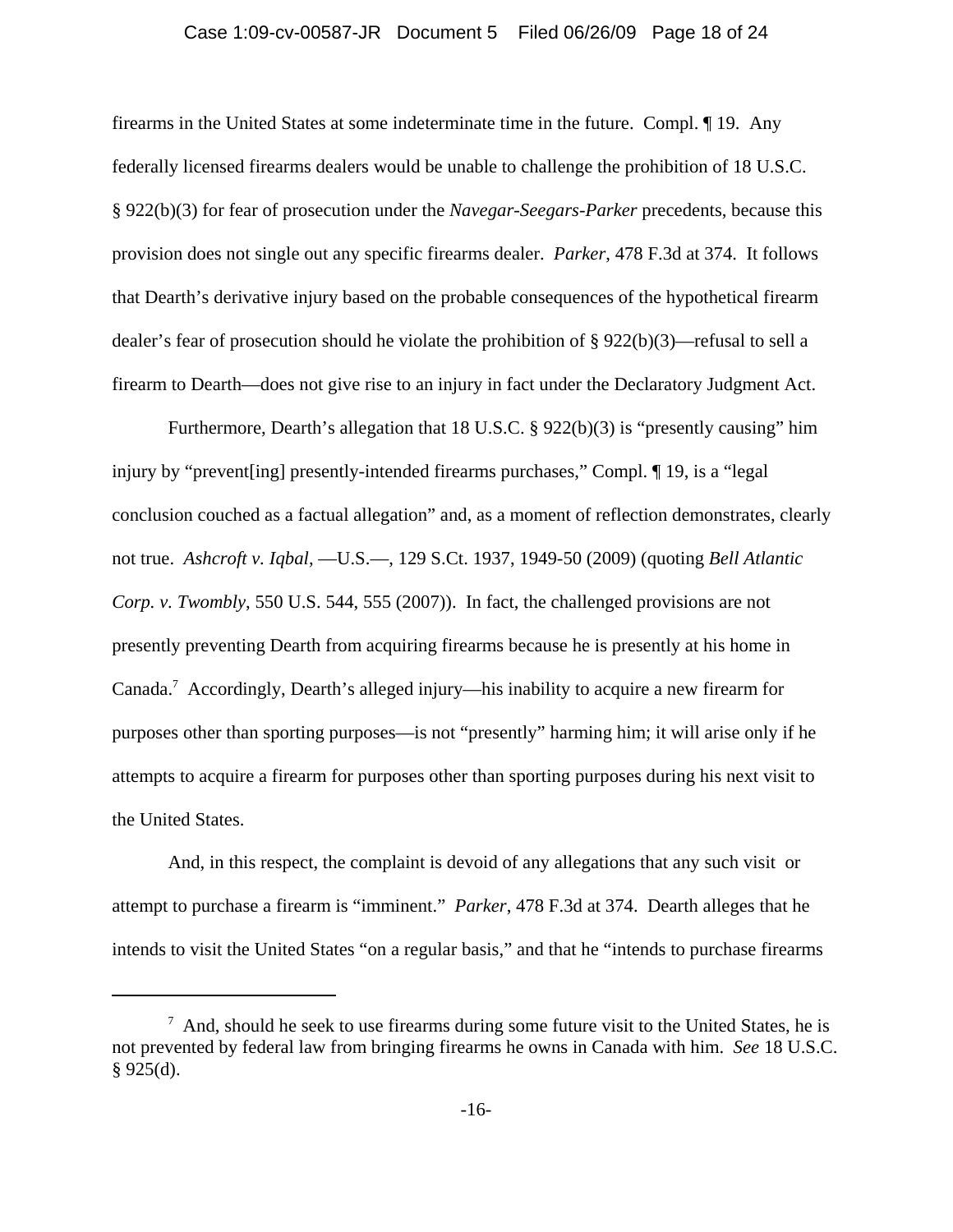#### Case 1:09-cv-00587-JR Document 5 Filed 06/26/09 Page 19 of 24

within the United States, which he would store securely at his relatives' home in Mount Vernon, Ohio." Compl. ¶¶ 10-11. But he does not state when in the future he intends to visit the United States, or whether he intends to purchase a firearm for purposes other than sporting purposes during that visit. To allege an "actual controversy" under the Declaratory Judgment Act, it is not sufficient "for [Dearth] to assert generally that he might one day return to [the United States]. More immediate and concrete plans are necessary." *Haase v. Sessions*, 835 F.2d 902, 911 (D.C. Cir. 1987). As the Supreme Court has explained, "'some day' intentions—without any description of concrete plans, or indeed any specification of *when* the someday will be—do not support a finding of the 'actual or imminent' injury that our cases require." *Lujan*, 504 U.S. at 564; *see also Nat'l Rifle Ass'n v. Magaw*, 132 F.3d 272, 293 (6th Cir. 1997) ("Plaintiffs' assertions that they 'wish' or 'intend' to engage in proscribed conduct is not sufficient to establish an injury-in-fact under Article III.") (citing *Lujan*, 504 U.S. at 564).

Finally, Dearth's allegations concerning his past unsuccessful attempts to purchase firearms—the most recent of which occurred two years ago, Compl. ¶¶ 22, 23—do not demonstrate his standing to bring a *pre-enforcement* challenge to § 922 pursuant to the Declaratory Judgment Act. *See Haase*, 835 F.2d at 910-11. The decision of the Court of Appeals in *Parker* is not to the contrary. In *Parker*, the Court of Appeals held that the District of Columbia's denial of plaintiff Anthony Heller's registration certificate to own a handgun constituted a sufficient injury for Heller "to raise his [42 U.S.C.] § 1983 challenge to specific provisions of the District's gun control laws." *Parker*, 478 F.3d at 378. Significantly, the Court of Appeals did not hold that Heller had standing to assert his *independent* claim brought pursuant to 28 U.S.C. §§ 2201 and 2202, as a result of his prior unsuccessful attempt to obtain a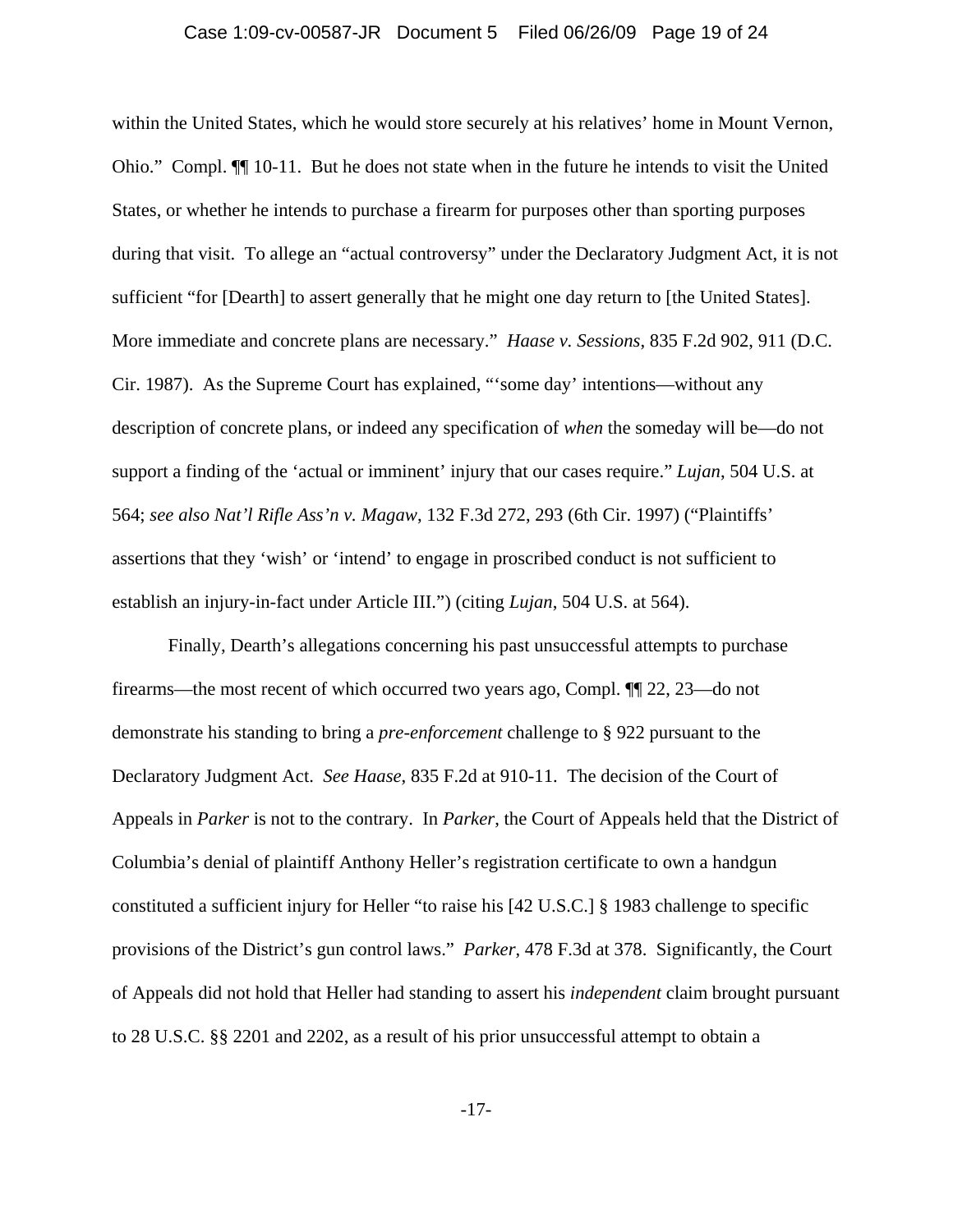#### Case 1:09-cv-00587-JR Document 5 Filed 06/26/09 Page 20 of 24

registration certificate. *Id.* at 374 ("Appellants sought declaratory and injunctive relief pursuant to 28 U.S.C.  $\S$  2201, 2202, and 42 U.S.C. § 1983.").<sup>8</sup> This is appropriate because, unlike 42 U.S.C. § 1983, 28 U.S.C. §§ 2201 and 2202 do not provide a remedy for past injuries, but only for a "specific *live* grievance." *Golden*, 394 U.S. at 110 (emphasis added). Dearth has not brought a claim pursuant to 42 U.S.C. § 1983 (nor could he against federal defendants),<sup>9</sup> but brings claims pursuant to 28 U.S.C. §§ 2201 and 2202 only. *See* Compl. ¶¶ 25-37. As a result, his past attempt to purchase a firearm does not demonstrate the "credible and immediate," *Navegar*, 103 F.3d at 998, threat of injury required in order for Dearth to maintain this suit for declaratory and injunctive relief.

As the foregoing demonstrates, Dearth's asserted injury—his presumed inability to obtain a firearm from some unknown dealer in an unidentified state at some indeterminate future date—is even less "credible and immediate," *Navegar*, 103 F.3d at 998, than that of the individuals in *Seegars* and *Parker* who were found not to have standing despite credible allegations that they were presently prevented from possessing handguns in the District of Columbia on account of the District of Columbia's challenged laws. *See Seegars*, 396 F.3d at 1254-55; *Parker*, 478 F.3d at 375. Accordingly, as plaintiffs' counsel has virtually conceded in

<sup>&</sup>lt;sup>8</sup> None of the cases relied upon by the Court of Appeals for the proposition that a license or permit denial is a sufficient injury for Article III purposes were brought pursuant to the Declaratory Judgment Act. *See Parker*, 478 F.3d at 376 (citing *Cassell v. F.C.C.*, 154 F.3d 478, 480 & n.1 (D.C. Cir. 1998) (reviewing denial of license application to operate a private land mobile radio service brought pursuant to 47 U.S.C. § 402); *Wilkett v. I.C.C.*, 710 F.2d 861, 863 (1983) (reviewing denial of application for expanded trucking license brought pursuant to the 5 U.S.C. § 706); *City of Bedford v. F.E.R.C.*, 718 F.2d 1164, 1168 (reviewing denial of a preliminary hyrdoelectric permit brought pursuant to 16 U.S.C. § 825l(b)).

<sup>9</sup> *See Settles v. U.S. Parole Comm'n*, 429 F.3d 1098, 1104 (D.C. Cir. 2005) ("Section 1983 does not apply to federal officials acting under color of federal law.") (citing cases).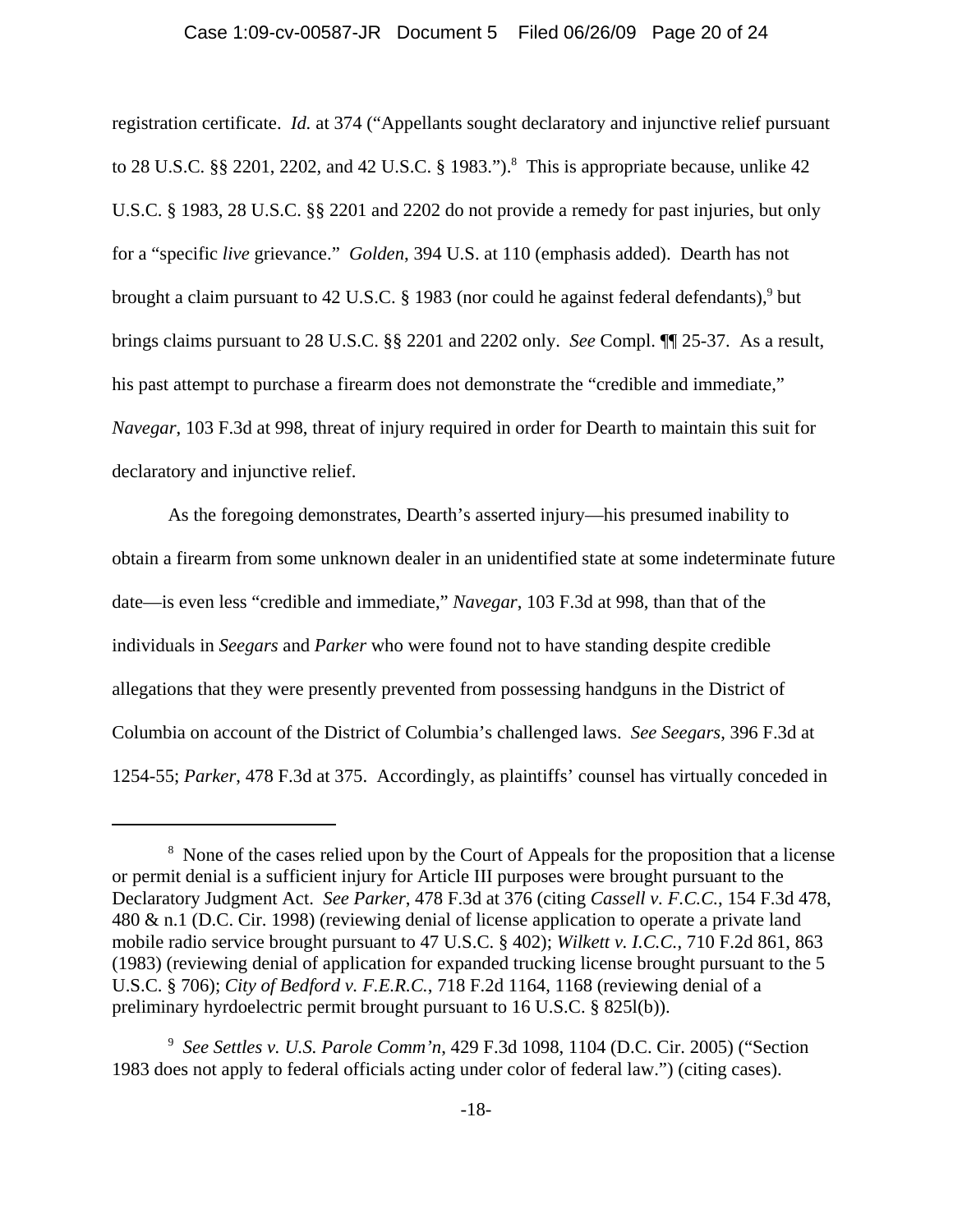prior litigation challenging these provisions,<sup>10</sup> under the binding precedent of this judicial circuit Dearth does not have standing to bring a Declaratory Judgment action to challenge these provisions.

# **III. Plaintiff Maxwell Hodgkins Lacks Standing to Challenge the Provisions Because He Has Not Alleged that He Has Been Singled Out or Uniquely Targeted For Prosecution And Because He Has Not Even Alleged An Intention to Acquire New Firearms While Visiting the United States**

Plaintiff Maxwell Hodgkins does not have standing to bring this pre-enforcement challenge because—like Dearth—he has not alleged that he has been "singled out or uniquely targeted by the [federal] government for prosecution." *Parker*, 478 F.3d at 375. But, Hodgkins' standing allegations are even more deficient than Dearth's because Hodgkins does not even allege an intention to attempt to purchase or otherwise "receive" a firearm on his next visit to the United States. Rather, he alleges that he already "legally owns firearms securely stored in the United States," and "intends to access such firearms for lawful sporting purposes as well as for other purposes, including self-defense, while visiting the United States." Compl. ¶ 8. This does not give rise to an injury in fact, however, because the provisions challenged by plaintiffs do not criminalize Hodgkins' mere *possession* of firearms that he legally acquired before residing abroad, but only his *receipt* of additional firearms if for purposes other than lawful sporting purposes. *See* 18 U.S.C. § 922(a)(9).

<sup>&</sup>lt;sup>10</sup> *See* Plaintiffs' Opposition to Defendant Gonzales's Motion to Dismiss or, in the Alternative, Transfer, at pp. 24-25, in *Dearth v. Gonzales*, Case No. 2:06-cv-1012 (S.D. Ohio) (attached as Exhibit B); Plaintiffs' Opposition to Defendant Gonzales's Motion to Dismiss or, in the Alternative, Transfer, at pp. 20-24, in *Hodgkins v. Gonzales*, Case No. 3:06-CV-2114-B (N.D. Tex.) (attached as Exhibit C); Plaintiffs' Notice of Recent Decision, in *Hodgkins v. Gonzales*, Case No. 3:06-CV-2114-B (N.D. Tex.) (arguing that "the D.C. Circuit's unique and plainly erroneous standing doctrine would likely cause a non-merits dismissal" if the case were transferred to this circuit) (attached as Exhibit D).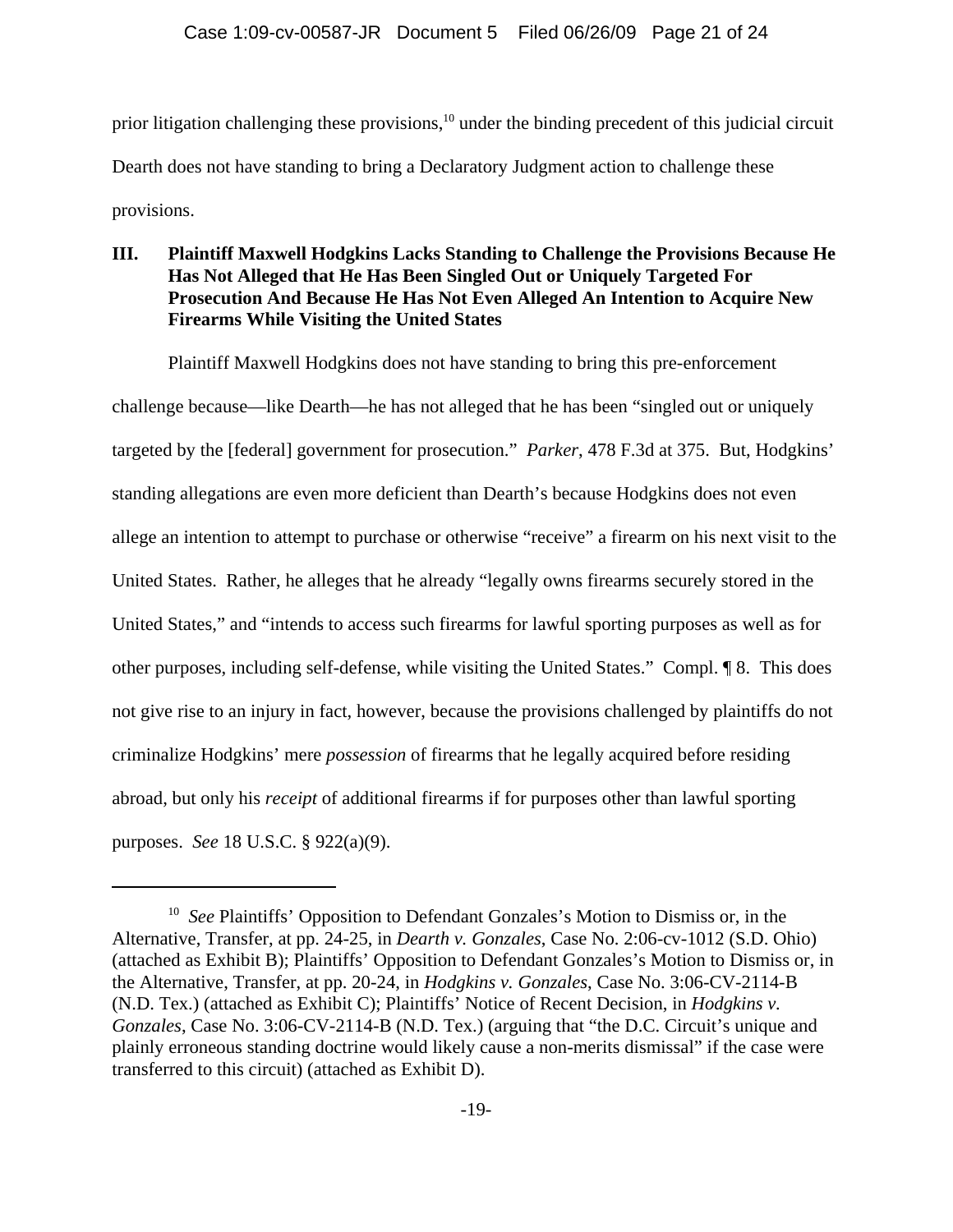The terms "receive" and "possess" are given independent meaning throughout 18 U.S.C. § 922. For example, 18 U.S.C. § 922(g) makes it unlawful for certain people, such as those convicted of a crime punishable by more than one year, fugitives from justice, the mentally defective, and others, "to *possess* in or affecting commerce, any firearm or ammunition; or to *receive* any firearm or ammunition which has been shipped or transported in interstate or foreign commerce." 18 U.S.C. § 922(g) (emphasis added); *see also* 18 U.S.C. § 922(h), (k), (p) (giving the words "receive" and "possess" independent meaning). Furthermore, the Supreme Court has expressly acknowledged that the term "receive" does not include mere "possession." *See United States v. Bass*, 404 U.S. 336, 342-43 (1971) (prior version of § 922(g) "does not reach possessions or intrastate transactions at all, but is limited to the sending or receiving of firearms. . . ."); *see also Ball v. United States*, 470 U.S. 856, 865 (1985) (recognizing that receipt and possession of a firearm by a convicted felon are independent offenses); *Tot v. United States*, 319 U.S. 463, 472 (1943) (striking down statutory presumption that mere possession was sufficient evidence of receipt prior to effective date of statute). That the challenged provisions do not prohibit the mere possession of previously acquired firearms by non-resident U.S. citizens should not be disputed. Plaintiff acknowledges that "Section 922(a)(9) and 27 C.F.R. § 478.29a allow non-resident Americans to use pre-possessed firearms for all reasons." Compl. ¶ 30. Accordingly, Hodgkins does not have standing to seek declaratory relief for all the reasons that Dearth does not have standing, and because he does not even allege the same vague desire to acquire additional firearms on returning to the United States alleged by Dearth.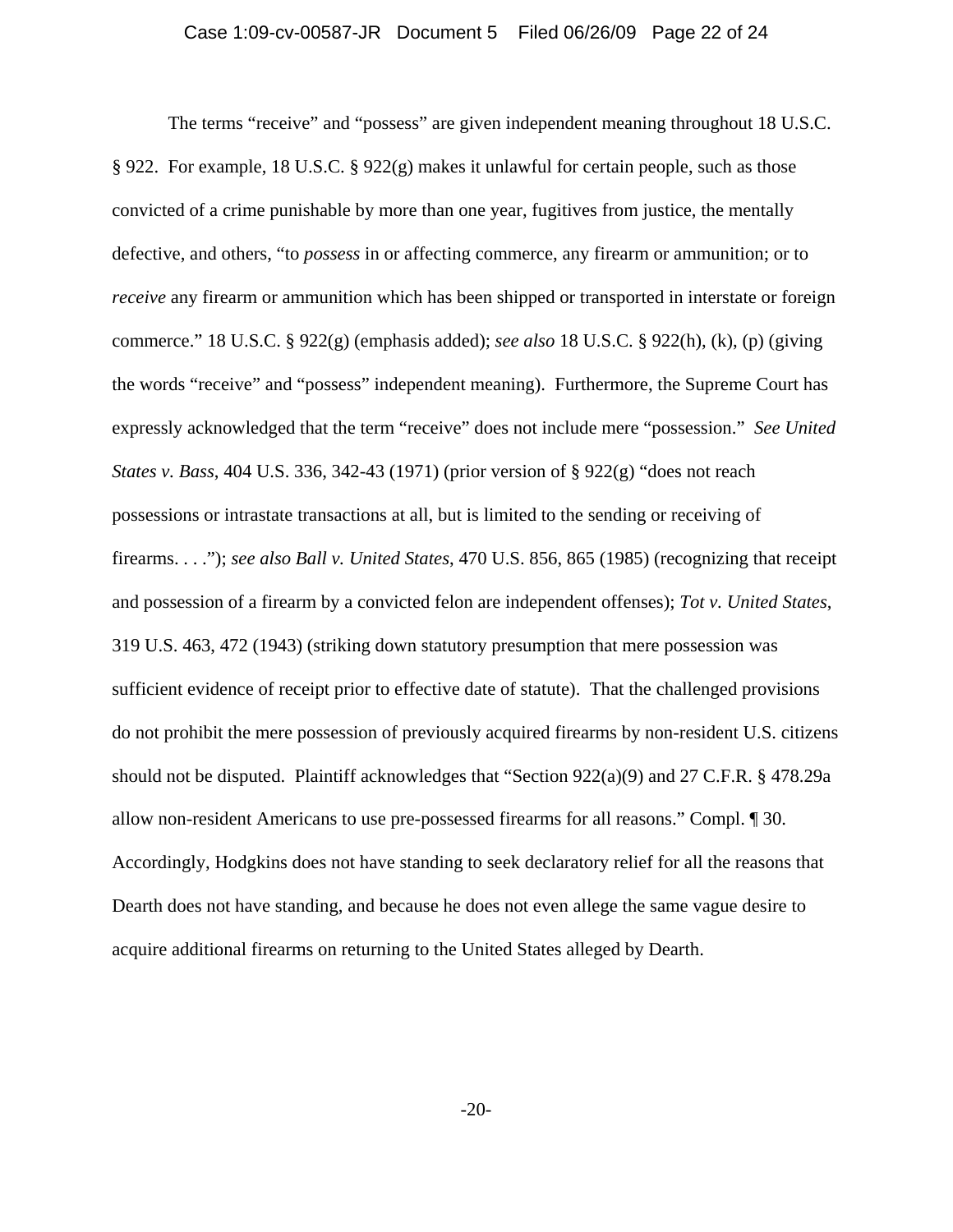# **IV. The Second Amendment Foundation Has Not Alleged Injury to It or Any of Its Members and Therefore Lacks Standing**

Plaintiff SAF has not alleged that it has suffered any injury traceable to the provisions it challenges, and therefore must seek to rest its standing on the standing of its members. An association may sue on behalf of its members if it demonstrates that: (1) its members would otherwise have standing to sue in their own right, (2) the interests it seeks to protect are germane to the organization's purpose, and (3) the claims asserted and the relief requested do not require the participation of individual members in the lawsuit. *See Friends of the Earth, Inc. v. Laidlaw Envt'l Svcs.(TOC), Inc.*, 528 U.S. 167, 181 (2000) (citing *Hunt v. Washington State Apple Adver. Comm'n*, 432 U.S. 333, 343 (1977)); *Renal Physicians Ass'n v. U.S. Dep't of Health & Human Svcs.*, 489 F.3d 1267, 1276 (D.C. Cir. 2007). SAF alleges that it "has over 650,000 members and supporters nationwide." Compl. ¶ 3. But, it does not allege that any of these members are U.S. citizens residing abroad who have been "singled out or uniquely targeted by the [federal] government for prosecution" under the challenged provisions. *Parker*, 478 F.3d at 375. Indeed, SAF does not even allege that any of its members are U.S. citizens residing abroad who—like Dearth—have a vague desire to purchase firearms at some indeterminate point in the future. Accordingly, SAF lacks standing.